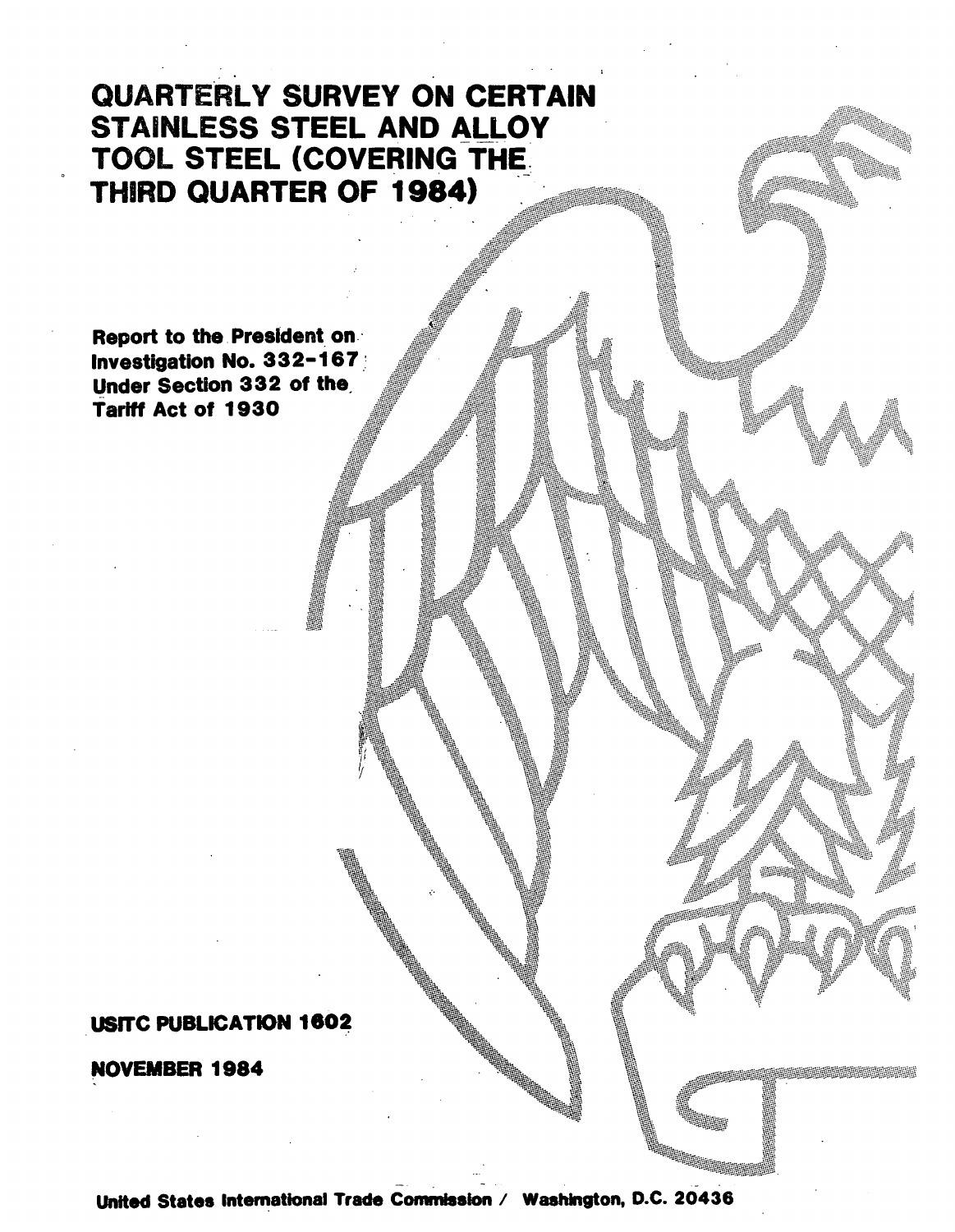## UNITED STATES INTERNATIONAL TRADE COMMISSION

### . COMMISSIONERS

Paula Stern, Chairwoman

Susan W. Liebeler, Vice Chairman

**Alfred E. Eckes** 

Seeley G. Lodwick

David B. Rohr

Kenneth R. Mason, Secretary to the Commission

This report was prepared by

Dennis Rapkins and Anna Mae· Toth

Metals Branch Minerals and Metals Division

Office *o!* Industries Norris A. Lynch, Director

Address all communications to Office of the Secretary United States International Trade Commission Washington, 0.C. 2Q436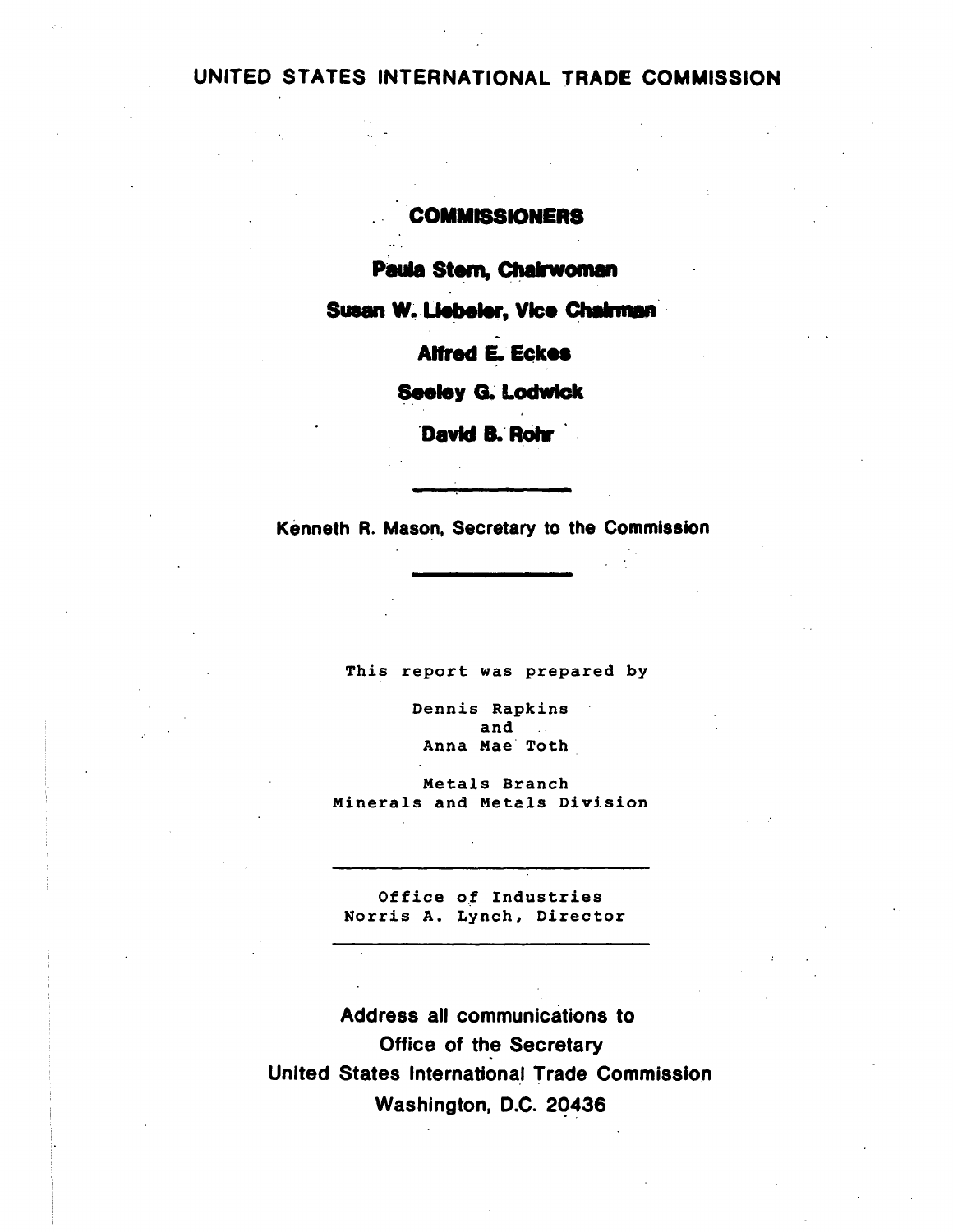QUARTERLY REPORT ON CERTAIN STAINLESS STEEL AND ALLOY TOOL STEEL

#### HIGHLIGHTS \_

During the third quarter (July-September) 1984, compared to the second quarter of 1984:

- DOMESTIC PRODUCTION of certain stainless steel and alloy tool steel products decreased 28 percent to 231,874 tons.
- U.S. PRODUCERS' SHIPMENTS decreased 20 percent to 251, 108 tons.
- EPIPLOYMENT of production and related workers decreased percent to 13, 961 workers.
- U.S. PRODUCERS' AND IMPORTERS' PRICES exhibited noteworthy changes in certain products, but did not register general upward or downward movements.
- U.S. IMPORTERS' UNFILLED ORDERS decreased 8 percent to 46, 184 tons.
- U.S. IMPORTERS' INVENTORIES increased 5 percent to 23,210 tons.

#### U.S. production and producers' shipments

U.S. production of certain stainless steel sheet and strip, plate, bar, wire rod, and alloy tool steal decreased from April-June 1984 to July-September 1984. Stainless steel sheet and strip showed the greatest decrease, declining 35 percent from 201,604 tons in the second quarter of 1984 to 130,561 tons in the third quarter of 1984. U.S. producers' shipments of stainless steel sheet and strip, plate, bar, rod, and alloy tool steel decreased in the third quarter; shipments of stainless steel sheet and strip showed the largest decline, dropping 23 percent from 201,518 tons in the second quartar to 155,535 tons in the third quarter. In addition, shipments of alloy tool steal fall 22 percent from 24,443 tons to 18,994 tons during the same period.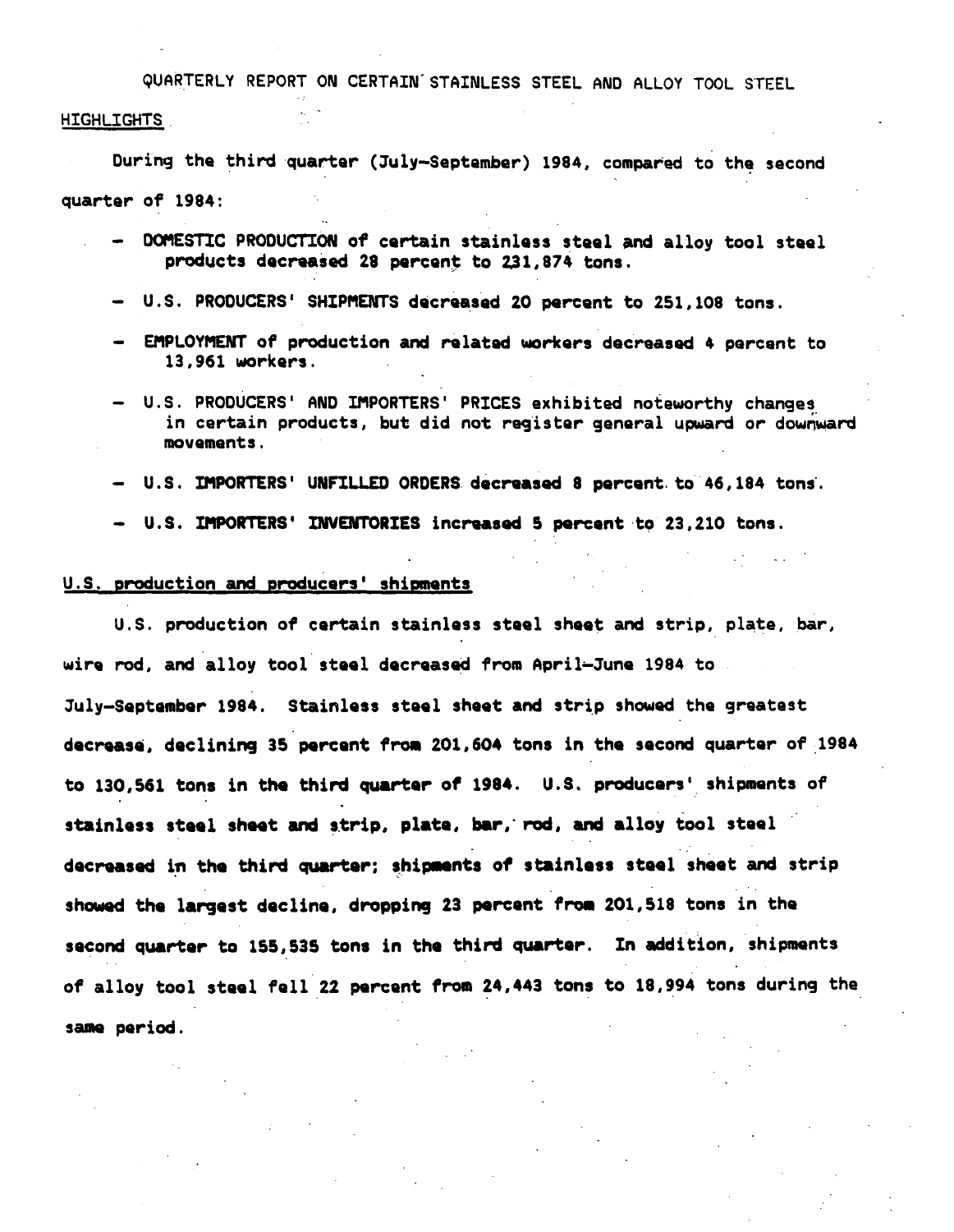#### Empiovment and hours worked~

The average number of all persons employed in producing certain stainless steel and alloy tool steel decreased from 19,786 persons to 19,279 persons, or by 3 percent, from April-June 1984 to July-September 1984. Employment of production and related workers fell from 14,611 workers to 13,961 workers, or by 4 percent, over the same period. The number of hours worked by production and related workers decreased from 7.1 million man-hours to 6.4 million man-hours, or by 10 percent, from April-June 1984 to July-September 1984.

#### U.S. producers' prices

Surveys of the weighted average prices of certain domestic stainless steel and alloy tool steel products reflected mixed results between April and September 1984. Overall, almost an equal number of product price increases and decreases were recorded. Prices for stainless steel sheet and strip to service centers/distributors showed noteworthy decreases in the third quarter, while price increases were registered in shipments of bar to service centers/ distributors.

#### U.S. importers' prices

Pricing data reported by U.S. importers for stainless steel and alloy tool steel products revealed fluctuating price movements between April and September 1984. Noteworthy price decreases ware recorded in shipments of stainless steel sheet and strip and wire rod to end-use customers, while price increases were registered in shipments of plate to service centers/ distributors.

2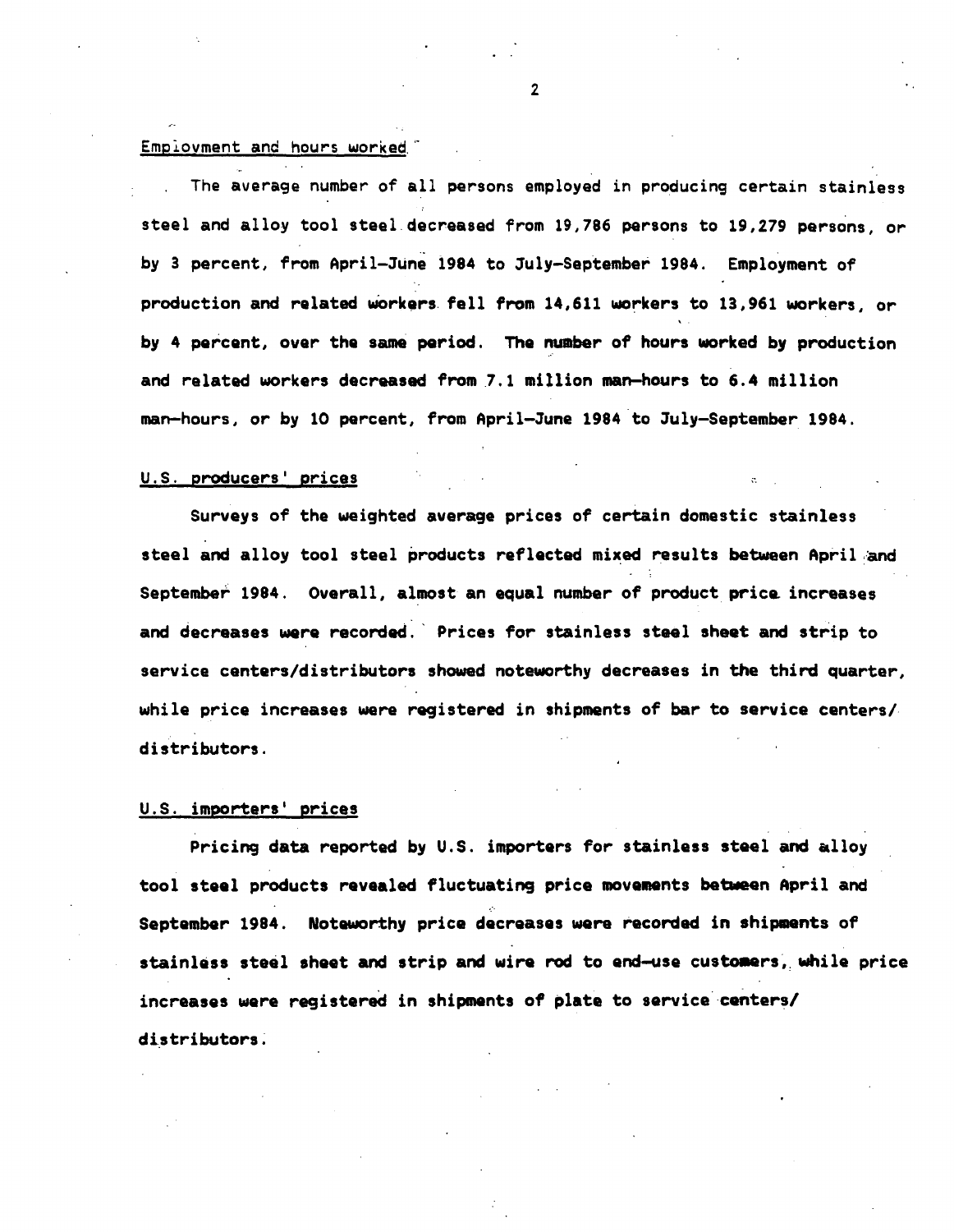#### U.S. importers' unfilled orders and inventories

Data on importers' unfilled orders from foreign sources indicate decreases in such orders for stainless steel sheet and strip, plate, and bar between June 30, 1984 and September 30, 1984. Importers' unfilled orders for stainless steel wire rod and alloy tool steel increased during the same period. Importers' inventories of stainless. steel sheet and strip. plate, and alloy tool steel increased between the two quarters, while inventories of bar and *rod* declined.

 $\frac{3}{2}$  ) and  $\frac{3}{2}$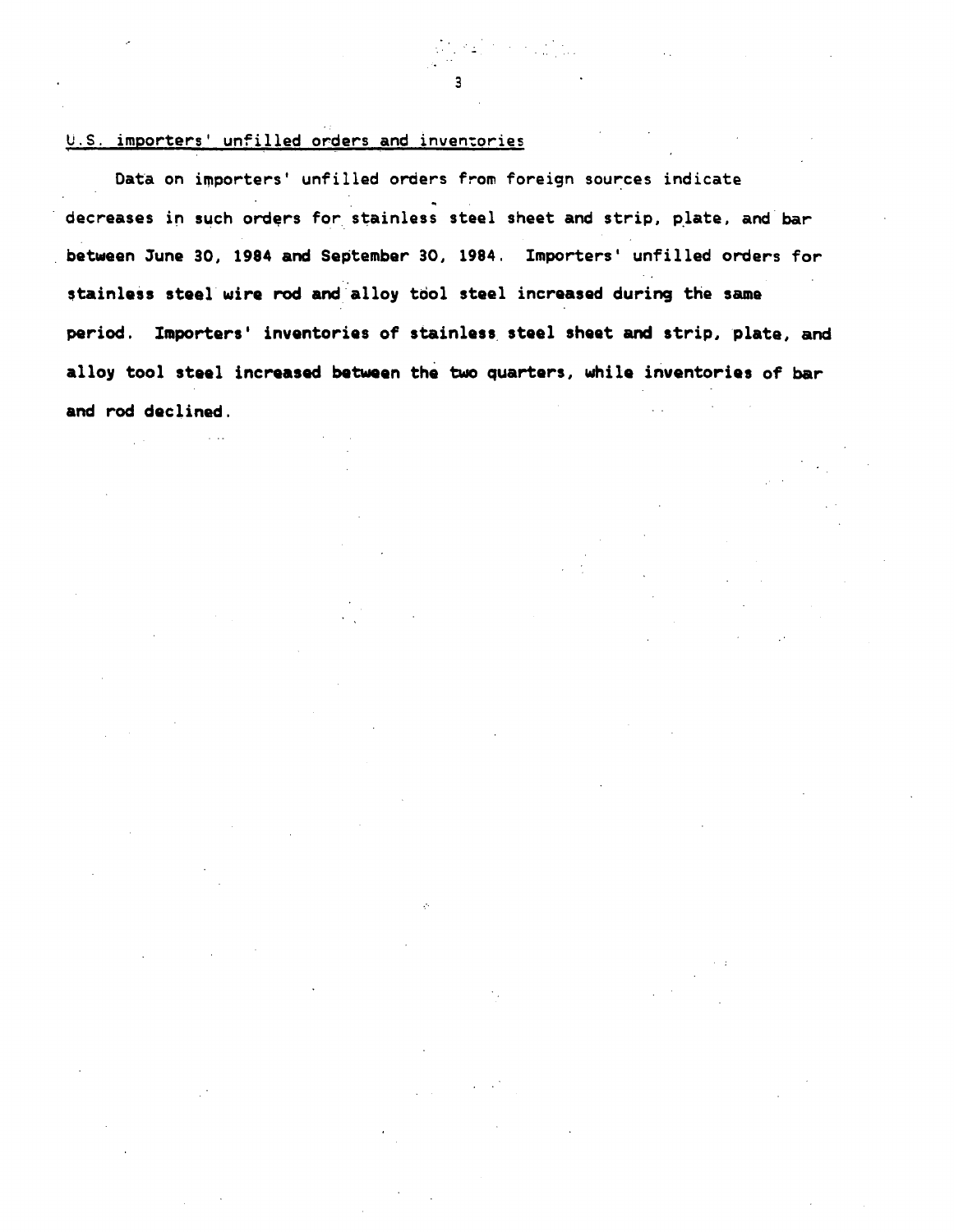Table 1.--Certain stainless steel and alloy tool steel: U.S. production,<br>by types and by specified periods, October 1982-September 1984

 $\sim 10^{-11}$ 

 $\epsilon_{\rm{B}}$ 

|                   |                      | (In tons)                                                                                        | $\label{eq:R1} \mathcal{L}(\mathbf{u}) = \mathcal{L}(\mathbf{u}) = \mathcal{L}(\mathbf{u}) = \mathcal{L}(\mathbf{u}) = \mathcal{L}(\mathbf{u})$ | أوجرين المالعة فموارده العمار والتراوي |                                                                  |  |
|-------------------|----------------------|--------------------------------------------------------------------------------------------------|-------------------------------------------------------------------------------------------------------------------------------------------------|----------------------------------------|------------------------------------------------------------------|--|
|                   |                      | Alloy tool                                                                                       |                                                                                                                                                 |                                        |                                                                  |  |
| Period            | : Sheet and<br>strip | Bar $\mathbb{R}^{3}$ - Rod $\mathbb{R}^{3}$<br>Plate <sup>2</sup>                                |                                                                                                                                                 |                                        | steel, all<br>O forms because                                    |  |
| 1982:             |                      | $\mathbb{E} \mathcal{D}_{\mathcal{A} \mathcal{A}}$ , we have a set<br>$\mathcal{L}(\mathcal{S})$ |                                                                                                                                                 |                                        | ගියාව හොට විශාලන කත් කොටුවී බලවා. මෙයකි අවසා                     |  |
| $Oct.-Dec-----:$  | $107,873$ :          | 23,145:                                                                                          | 17,321:                                                                                                                                         |                                        | $-5,067,1,,8,772$                                                |  |
| 1983:             |                      |                                                                                                  |                                                                                                                                                 |                                        |                                                                  |  |
| Jan-March-------: | 143,081:             | 22,538:                                                                                          | $21,113$ :                                                                                                                                      | 6,195                                  | 11, 243<br>$\mathcal{L}_\mathrm{X} \in \mathcal{L}_\mathrm{X}$ . |  |
| Apr.-June------:  | 160, 718:            | 23,437:                                                                                          | 27,105:                                                                                                                                         | 8,489 :                                | 14,543                                                           |  |
| July-Sept-------  | 215,116:             | 24,690:                                                                                          | 31,123:                                                                                                                                         | 8,174                                  | 7.12,559                                                         |  |
| Oct.-Dec.-------: | 217,471:             | 30,710:                                                                                          | 37,188:                                                                                                                                         | 10,893                                 | 19,362                                                           |  |
| 1984:             |                      |                                                                                                  |                                                                                                                                                 |                                        |                                                                  |  |
| Jan.-March------: | 226, 397:            | 29,727:                                                                                          | 46,701 :                                                                                                                                        | 13,029:                                | 24,222                                                           |  |
| Apr.-June------:  | 201,604              | 35,433:                                                                                          | 47,088 :                                                                                                                                        | 13,462:                                | 23,820                                                           |  |
| July-Sept-------: | 130,561:             | 29,387:                                                                                          | 41,377:                                                                                                                                         | 9,615:                                 | 20,934                                                           |  |
| 1984:             |                      |                                                                                                  |                                                                                                                                                 |                                        |                                                                  |  |
| July------------  | 37,225               | 8,613:                                                                                           | 12,089:                                                                                                                                         | 2,764:                                 | 6,157                                                            |  |
| August----------: | 44,023               | 10,246:                                                                                          | 12,947:                                                                                                                                         | 2,707:                                 | 7,553                                                            |  |
| September-------  | 49,313               | 10,528:                                                                                          | 16,341:                                                                                                                                         | 4,144                                  | 7,224                                                            |  |
|                   |                      |                                                                                                  |                                                                                                                                                 |                                        |                                                                  |  |

Source: Compiled from data submitted in response to questionnaires of the U.S. International Trade Commission.

المتحدث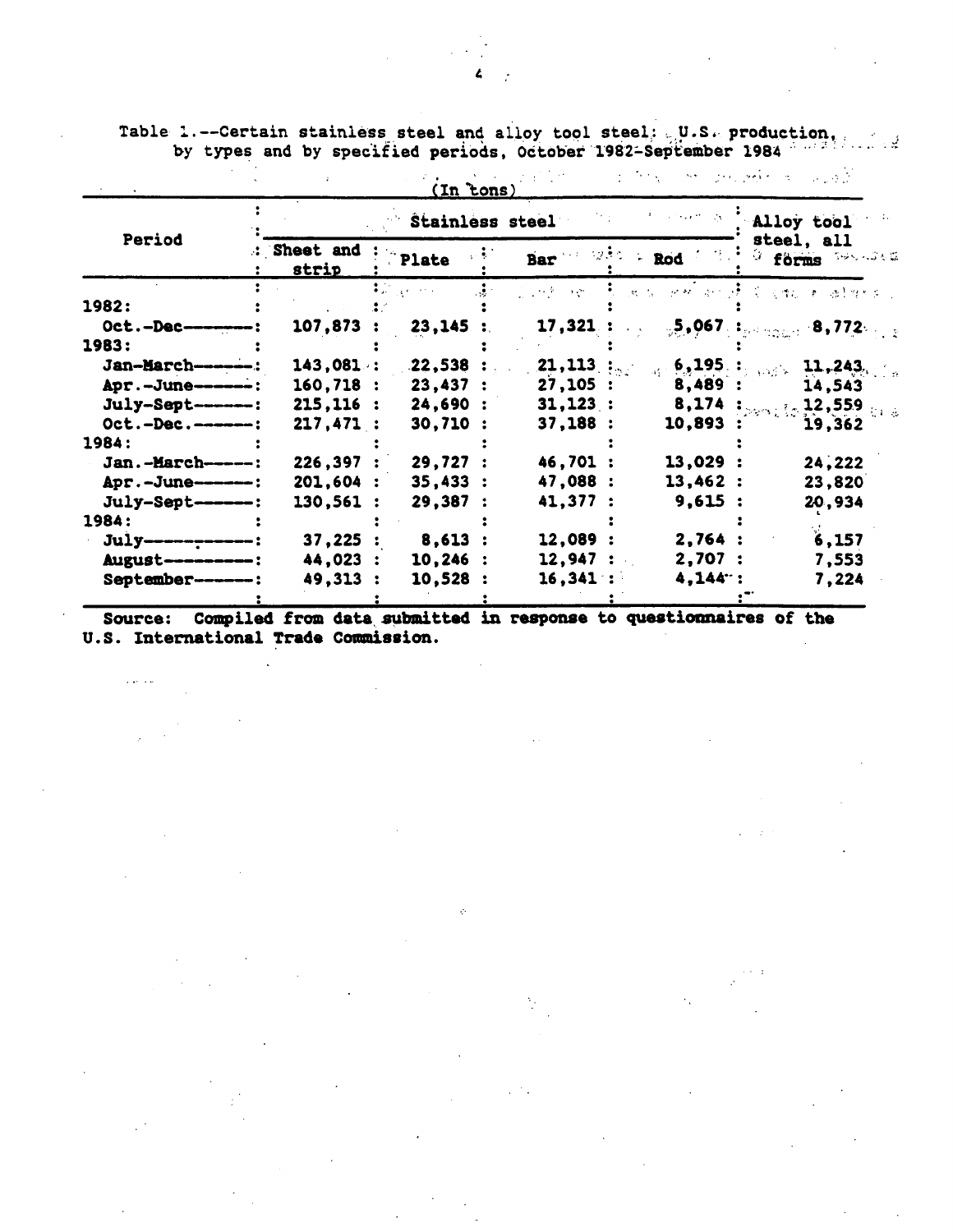|                   |                           | (In <b>tons</b> )<br>Stainless steel |            |            |                          |
|-------------------|---------------------------|--------------------------------------|------------|------------|--------------------------|
| Period            |                           |                                      |            |            | Alloy tool<br>steel, all |
|                   | Sheet and<br><u>strip</u> | Plate                                | <b>Bar</b> | Rod        | forms                    |
|                   |                           |                                      |            |            |                          |
| 1982:             |                           |                                      |            |            |                          |
| $Oct.-Dec$        | 107,711:                  | 21,512:                              | 19,594:    | 5,188:     | 9,947                    |
| 1983:             |                           |                                      |            |            |                          |
| Jan-March ------  | 132, 297:                 | 22,565:                              | 24,172:    | 5,976:     | 11,840                   |
| Apr.-June ------: | 159,874 :                 | 24,479:                              | 25,380:    | 8,239:     | 13,022                   |
| July-Sept-------: | 192,448 :                 | 24,314:                              | 26,534:    | 7,863:     | $-13,145$                |
| Oct.-Dec.-------: | 209.154 :                 | 27,732:                              | 32,024:    | 9,918:     | 14,411                   |
| 1984:             |                           |                                      |            |            |                          |
| Jan.-March------: | 210,616:                  | 29,591:                              | 41,436:    | 12,201:    | 20,196                   |
| Apr.-June------:  | 201,518:                  | 30,680:                              | 42,246:    | 14,096:    | 24,443                   |
| July-Sept-------: | 155,535:                  | 28,093 :                             | 38,212:    | 10,434:    | 18,994                   |
| 1984:             |                           |                                      |            |            |                          |
| July------------: | 51,425:                   | 8,345:                               | 12,209:    | 3,036:     | 5,995                    |
| August----------  | 52,235:                   | 10,089:                              | 12,848:    | 3,204:     | 6,418                    |
| September-------  | 51,875:                   | 9,659:                               | 13, 155:   | $4,194.$ : | 6,421                    |
|                   |                           |                                      |            |            |                          |

Table 2.--Certain stainless steel and alloy tool steel: U.S. producers' shipments, by types, by specified periods, October 1982-September 1984

Source: Compiled from data submitted in response to U.S. International Trade Commission. questionnaires of the

 $\label{eq:2.1} \frac{1}{\sqrt{2}}\int_{0}^{\sqrt{2}}\frac{1}{\sqrt{2}}\left(\frac{1}{\sqrt{2}}\right)^{2}d\mu\,d\mu\,.$ 

 $\mathcal{L}_{\mathcal{A}}$ 

 $\mathcal{L}_{\text{max}}$  , where  $\mathcal{L}_{\text{max}}$ 

5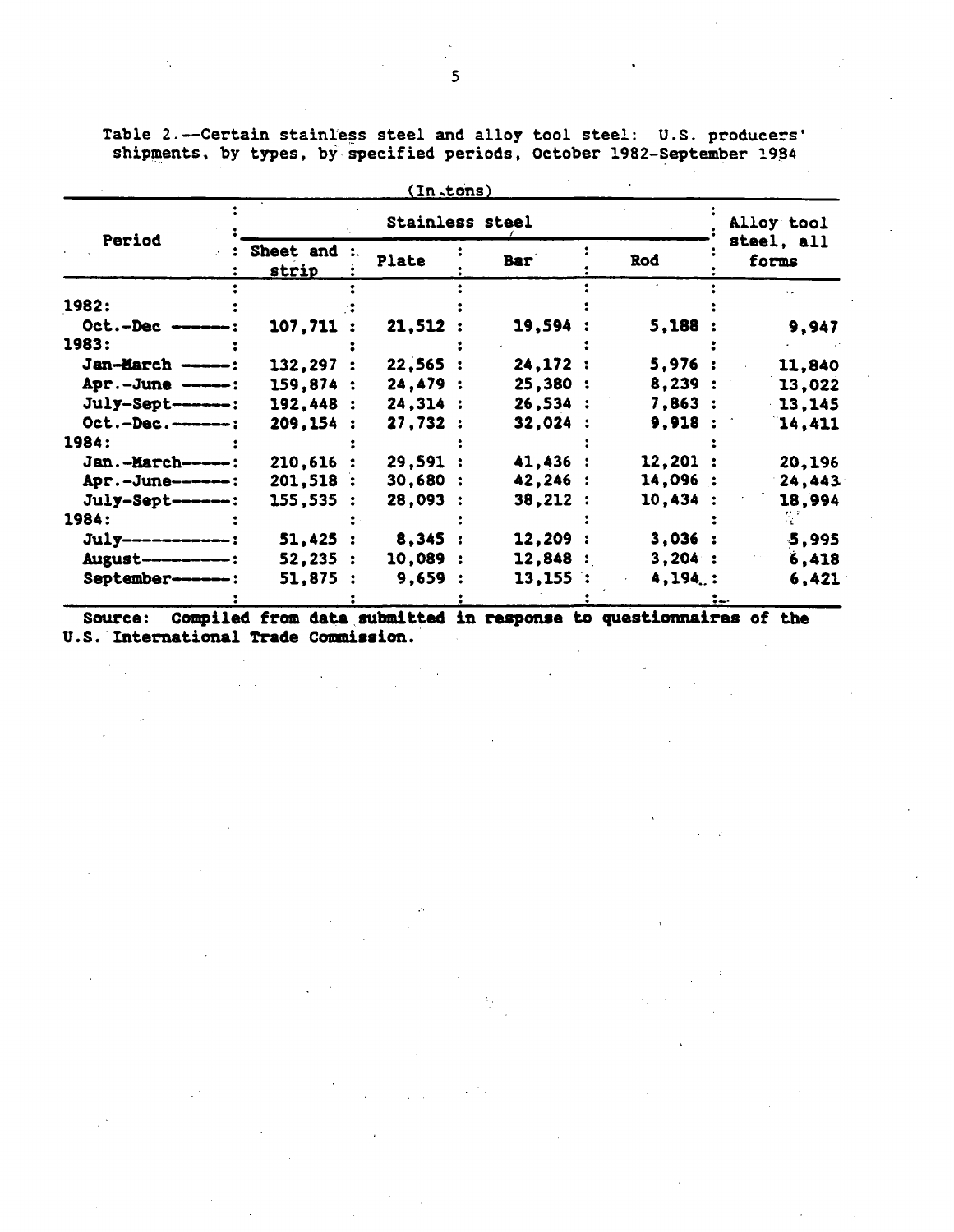Table 3.--Certain stainless steel and alloy tool steel: Average number of all persons employed in U.S. establishments in which certain stainless steel and alloy tool steel are produced, by specified periods, October 1982-September 1984 ي.<br>د مان عباسيا

| Period                |                           | Alloy tool |            |                 |                                                              |
|-----------------------|---------------------------|------------|------------|-----------------|--------------------------------------------------------------|
|                       | Sheet and<br><u>strip</u> | Plate      | <b>Bar</b> | <b>Rod</b>      | steel, all<br>" forms"                                       |
| 1982:                 |                           |            |            |                 |                                                              |
| Oct.-Dec--------      | 4,320 :                   | 1,609      | 3,497      | 873 :           | 3,605                                                        |
| 1983:                 |                           |            |            |                 | ្វ <sup>្</sup> មិ - ក                                       |
| Jan-March-------      | 6,249:                    | 1,459:     | 3,422:     | 796 :           | 3,485                                                        |
| Apr.-June------:      | 5,234:                    | 1,514:     | 3,450:     | $\cdot$ 1,027 : | 3,557                                                        |
| July-Sept-------:     | 8,388 :                   | 1,542:     | .4.112:    | 1,090:          | $-3,573$                                                     |
| Oct.-Dec.-------:     | 8,226:                    | 1,498:     | 4,316:     | 1,234:          | 3,814                                                        |
| 1984:                 |                           |            |            |                 | $\mathcal{L}(\mathcal{E})$ , where $\mathcal{E}_\mathcal{E}$ |
| $Jan.-Harch-----: 1/$ | 8,748:                    | 1,326:     | 4,490:     | 1,264:          | 3,953<br>$\sim$ $\sim$                                       |
| Apr.-June------:      | 7,789:                    | 1,526:     | 5,016:     | $1,304$ :       | 4,151                                                        |
| July-Sept-------:     | 6,573:                    | 1,712:     | 5,700:     | 1,158:          | 4,136                                                        |
| 1984:                 |                           |            |            |                 | (戦) 89 チャン                                                   |
| July------------:     | 6,291:                    | 1,674:     | 5,522:     | 1,060:          | $-4,123$                                                     |
| August-----------     | 6,597:                    | 1,694:     | 5,714:     | .961:           | 1.4.317<br>$\sim 10$                                         |
| September-------      | 6,832:                    | 1,767      | 5,863:     | $1,454$ :       | 3,968                                                        |

!/ Data reviaed.

Source: Compiled from data submitted in response to questionnaires of the U.S. International Trade Commission.

*<sup>r</sup>*,' .• " .. ::.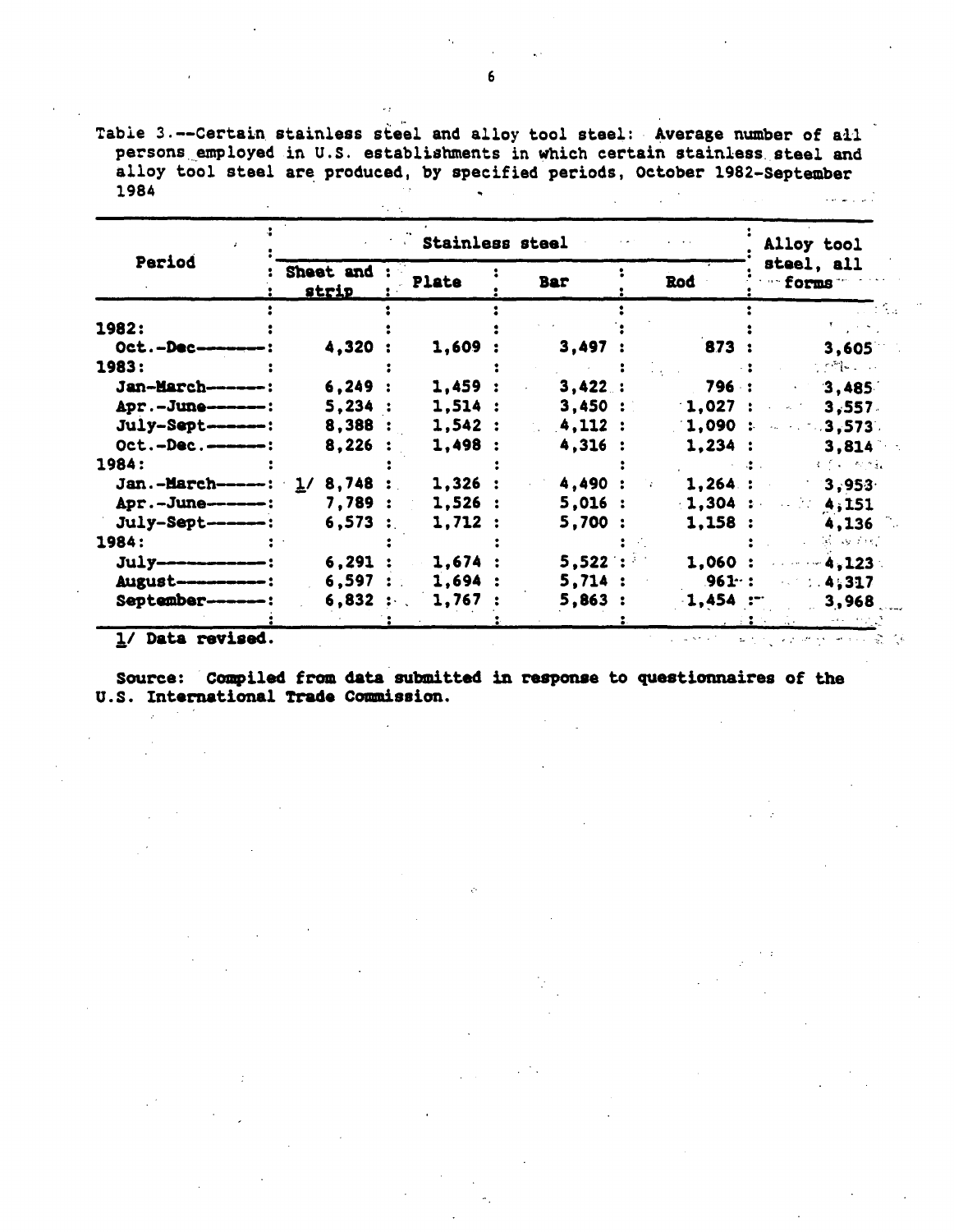Table 4.--Certain stainless steel and alloy tool steel: Average number of production and related workers employed in U.S. establishments in which stainless steel and alloy tool steel are produced, by specified periods, October 1982-September 1984

|                   |                         | Alloy tool              |            |            |                     |
|-------------------|-------------------------|-------------------------|------------|------------|---------------------|
| Period            | Sheet and :<br>strip    | Plate                   | <b>Bar</b> | <b>Rod</b> | steel, all<br>forms |
|                   |                         |                         |            |            |                     |
| 1982:             |                         |                         |            |            |                     |
| $Oct.-Dec-----:$  | 3,243:                  | 1,162:                  | 2,037:     | 476 :      | 2,394               |
| 1983:             |                         |                         |            |            |                     |
| Jan-March-------  | 3,854:                  | $1,056$ :               | 2,004:     | 456 :      | 2,355               |
| Apr.-June------:  | 3,842:                  | 1,115:                  | 2,126:     | 598 :      | 2,388               |
| July-Sept-------: | 6,656:                  | 1,075:                  | 2,656:     | 666 :      | 2,450               |
| Oct.-Dec.-------: | 6,466:                  | 1,115:                  | 3,024:     | 780 :      | 2,267               |
| 1984:             |                         |                         |            |            |                     |
| Jan.-March------: | 6,987:<br>$\frac{1}{2}$ | 977:                    | 3,024:     | 807 :      | 2,756               |
| Apr.-June------:  | 6,272:                  | 1,082:                  | 3,496:     | 847:       | 2,914               |
| July-Sept-------: | 5,129:                  | 1,220:                  | 3,958:     | 735        | 2,919               |
| 1984:             |                         |                         |            |            |                     |
| July------------: | 4,939:                  | 1,202:                  | 3,832:     | 667 :      | 2,877               |
| August----------: | 5,148:                  | 1,206:                  | 3,940:     | $607.$ :   | 3,034               |
| September-------  | 5,299:                  | 1,253:<br>$\sim$ $\sim$ | 4,102:     | 930 :      | 2,846               |
|                   |                         |                         |            |            |                     |

1/ Data revised.

 $\bar{z}$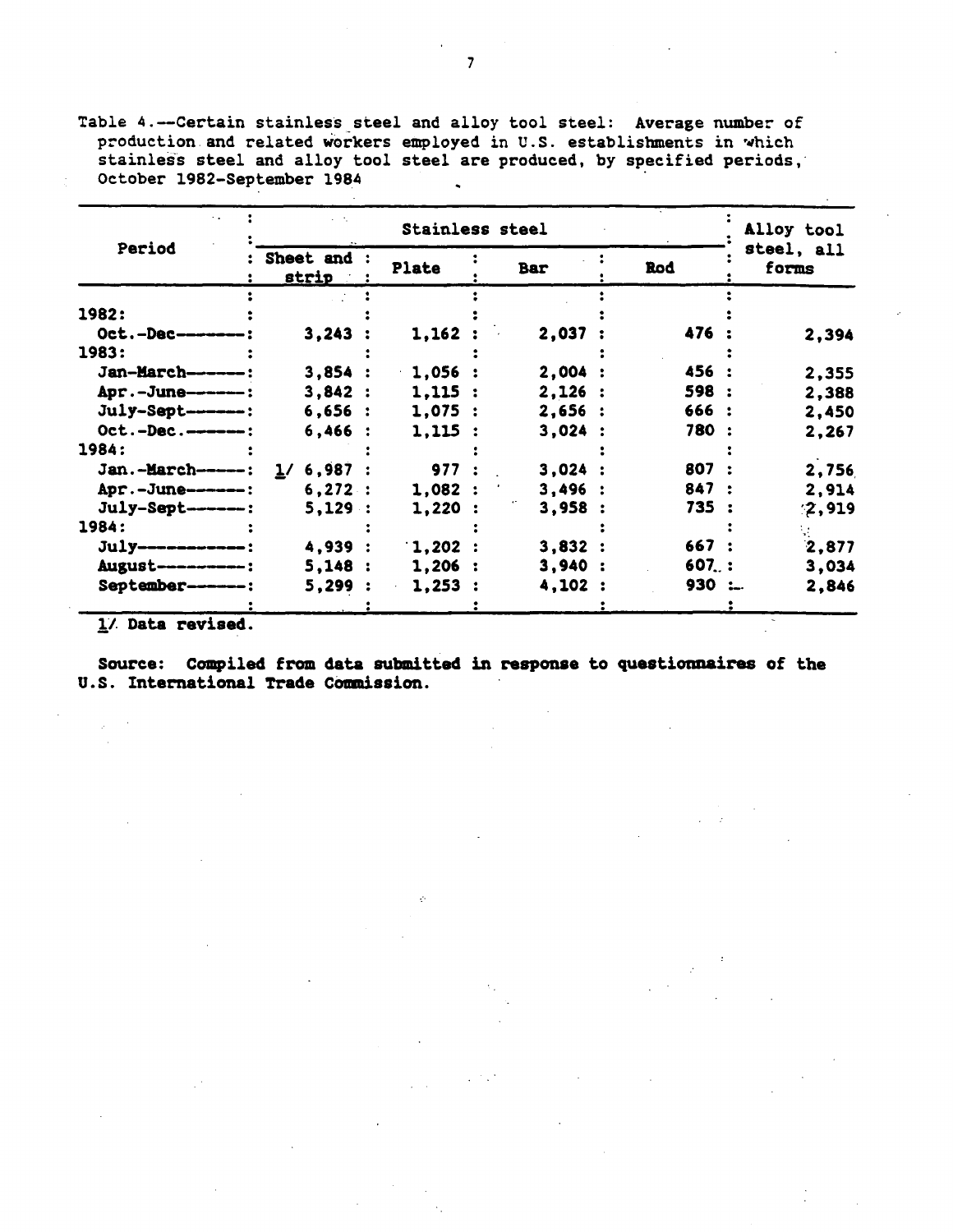| Table 5.--Certain stainless steel and alloy tool steel: Number of man-hours |  |
|-----------------------------------------------------------------------------|--|
| worked by production and related workers in U.S. establishments in which    |  |
| certain stainless steel and alloy tool steel products are produced, by      |  |
| specified periods, October 1982-September 1984                              |  |

|                   |                    | Alloy tool |              |             |                     |
|-------------------|--------------------|------------|--------------|-------------|---------------------|
| Period            | Sheet and<br>strip | Plate      | Bar          | <b>Rod</b>  | steel, all<br>forms |
|                   |                    |            |              |             |                     |
| 1982:             |                    |            |              |             |                     |
| $Oct.-Dec-----:$  | 1,881,440          | 390,777    | 879,812      | 187, 186:   | .970,013            |
| 1983:             |                    |            |              |             |                     |
| Jan-March-----    | 2,384,759:         | 436,443    | 1,002,148:   | 219,000     | 960,094             |
| Apr.-June----:    | 2,668,251:         | 465,570 :  | 1,106,076:   | 302,000:    | 1,041,423           |
| July-Sept -----   | 3,020,375:         | 486,076 :  | 1,484,447:   | 325,431:    | 1,048,195           |
| $Oct.-Dec.----:$  | 3,099,366:         | 450.775 :  | 1,736,844:   | 408,380 :   | 1,240,847           |
| 1984:             |                    |            |              |             |                     |
| Jan.-March---: 1/ | 3,500,712:         | 480,128    | 1,898,138 :  | 456,520 :   | 1,387,427.          |
| Apr.-June----:    | 2,820,172:         | 559,518    | 1,846,557:   | 461,516:    | 1,441,665           |
| July-Sept ----:   | 2,301,369:         | 559,121    | 1,712,532    | 365, 165:   | 1,433,114           |
| 1984:             |                    |            |              |             |                     |
| July---------:    | 683,735 :          | 175,490    | $521,566.$ : | 109,822:    | $-445,527$          |
| August--------:   | 778,483 :          | 197,421    | 587,170      | 105,953     | 492,672             |
| September-----    | 839,151:           | 186,210    | 603,796      | $149,390$ : | 494,515             |
|                   |                    |            |              |             |                     |

Source: Compiled from data submitted in response to questionnaires of the U.S. International Trade Commission.

 $\overline{a}$ 

 $\sim 1$  $\frac{1}{2}$ 

 $\mathcal{L} = \mathcal{L}$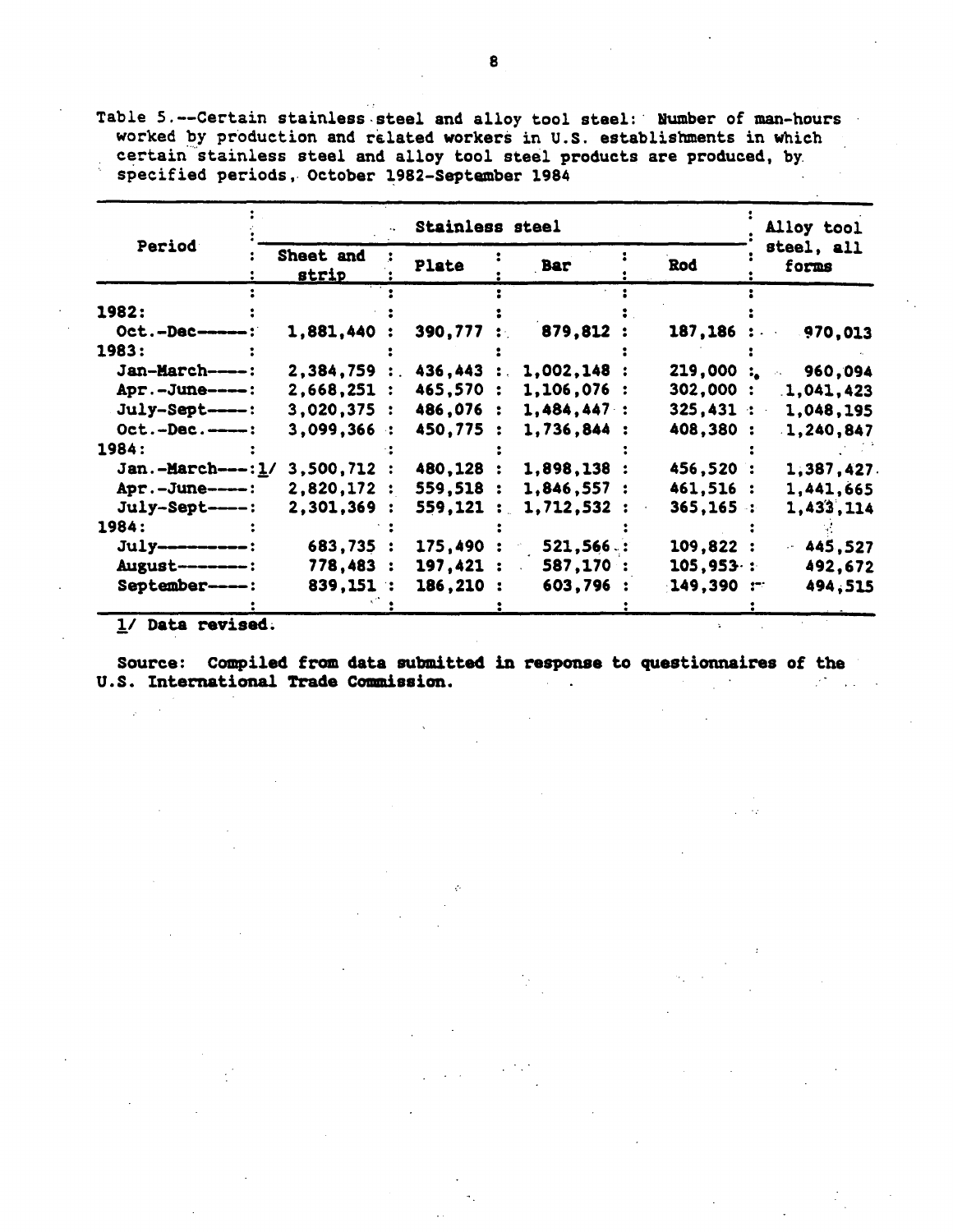Table 6a.-Stainless steel sheet (cold-rolled)  $1/$ : Ranges and weighted averages of lowest net selling prices and average price of total quantity shipped by U.S. producers and importers to steel service centers or distributors, by periods indicated, April-September 1984

|                   | Lowest price                                                                                                                                                                                                                                                                                                                                                   |                     | Average price of<br>total quantity shipped |                     |  |  |
|-------------------|----------------------------------------------------------------------------------------------------------------------------------------------------------------------------------------------------------------------------------------------------------------------------------------------------------------------------------------------------------------|---------------------|--------------------------------------------|---------------------|--|--|
| Period            | Range                                                                                                                                                                                                                                                                                                                                                          | Weighted<br>average | Range                                      | Weighted<br>average |  |  |
|                   | U.S. producers                                                                                                                                                                                                                                                                                                                                                 |                     |                                            |                     |  |  |
|                   |                                                                                                                                                                                                                                                                                                                                                                |                     |                                            |                     |  |  |
| 1984:             |                                                                                                                                                                                                                                                                                                                                                                |                     |                                            |                     |  |  |
| April-            | $1684 - 1802$ :                                                                                                                                                                                                                                                                                                                                                | 1762 :              | 1785-1847 :                                | 1826                |  |  |
| $May -$           | 1687-1770 :                                                                                                                                                                                                                                                                                                                                                    | 1737:               | 1794-1836                                  | 1823                |  |  |
|                   | $1653 - 1738$ :                                                                                                                                                                                                                                                                                                                                                | 1675:               | $1767 - 1817$ :                            | 1793                |  |  |
| $July$ :          | 1670-2492 :                                                                                                                                                                                                                                                                                                                                                    | 1823 :              | 1724-2588 :                                | 1799                |  |  |
| August-           | H                                                                                                                                                                                                                                                                                                                                                              | $***$               | 1701-2570 :                                | 1745                |  |  |
| September-------  | *** :                                                                                                                                                                                                                                                                                                                                                          | $***$               | 1607-1706 :                                | .1665               |  |  |
|                   |                                                                                                                                                                                                                                                                                                                                                                |                     |                                            |                     |  |  |
|                   |                                                                                                                                                                                                                                                                                                                                                                |                     |                                            |                     |  |  |
| 1984:             |                                                                                                                                                                                                                                                                                                                                                                |                     |                                            |                     |  |  |
| Apr.-June-        | 1660-1747 :                                                                                                                                                                                                                                                                                                                                                    | 1723                | $***$                                      | ***                 |  |  |
| July-September--: | $***$                                                                                                                                                                                                                                                                                                                                                          | $***$               | $***$                                      | $***$               |  |  |
| .                 | $\mathbf{A}$ $\mathbf{A}$ $\mathbf{A}$ $\mathbf{A}$ $\mathbf{A}$ $\mathbf{A}$ $\mathbf{A}$ $\mathbf{A}$ $\mathbf{A}$ $\mathbf{A}$ $\mathbf{A}$ $\mathbf{A}$ $\mathbf{A}$ $\mathbf{A}$ $\mathbf{A}$ $\mathbf{A}$ $\mathbf{A}$ $\mathbf{A}$ $\mathbf{A}$ $\mathbf{A}$ $\mathbf{A}$ $\mathbf{A}$ $\mathbf{A}$ $\mathbf{A}$ $\mathbf{$<br>$\overline{\phantom{a}}$ | 4.011<br>--         | $\cdot$ $\cdot$                            |                     |  |  |

 $1/$  Grade 304, 2B finish, 16 gage, 36" - 48", coil.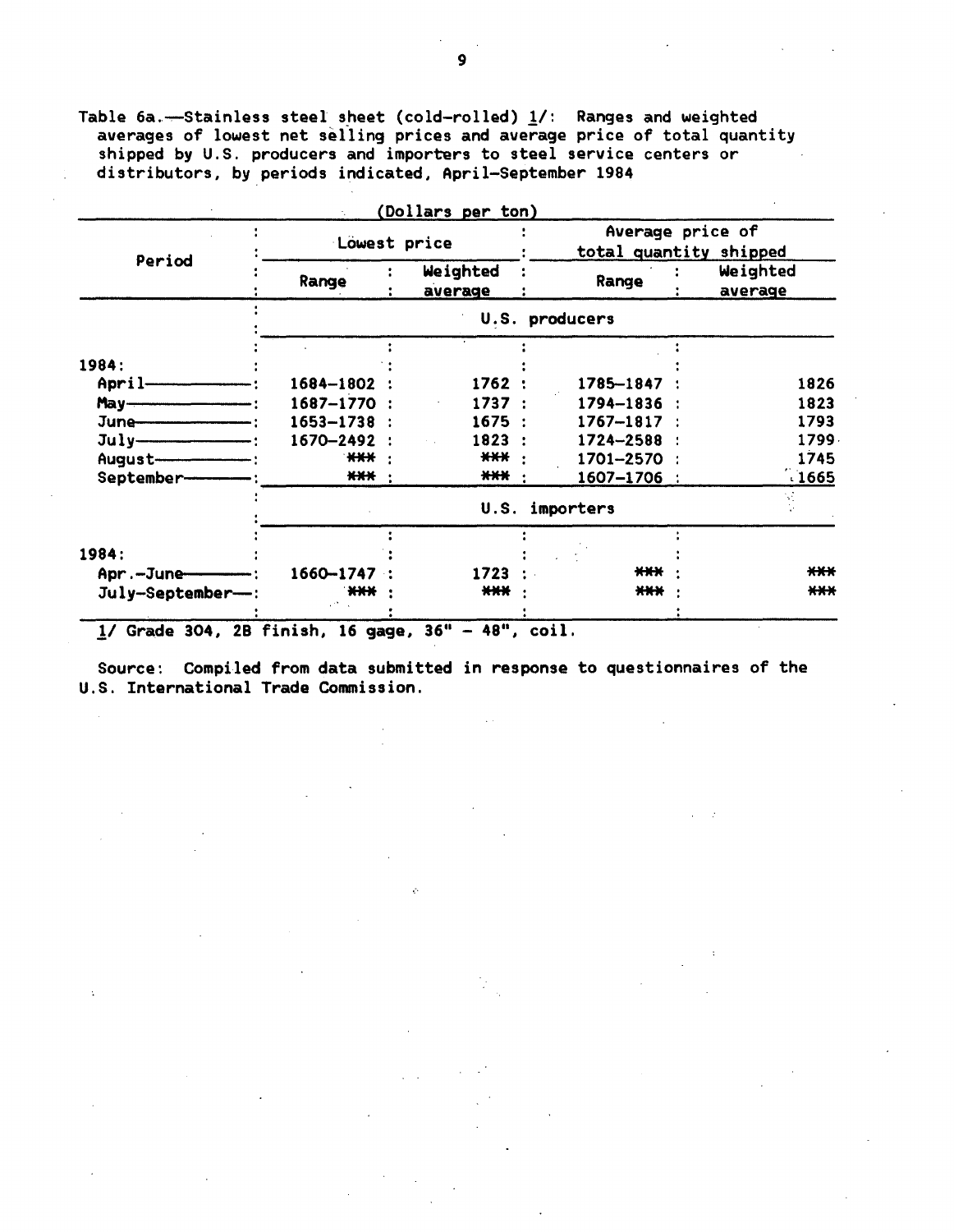Table 6b.-Stainless steel sheet (cold-rolled) 1/: Ranges and weighted averages of lowest net selling prices and average price of total quantity the shipped by U.S. producers and importers to end-use customers, by periods indicated, April-September 1984

|                  |              | (Dollars per ton)   |                |                                            |
|------------------|--------------|---------------------|----------------|--------------------------------------------|
| Period           | Lowest price |                     |                | Average price of<br>total quantity shipped |
|                  | <b>Range</b> | Weighted<br>average | Range          | Weighted<br>average                        |
|                  |              |                     | U.S. producers |                                            |
|                  |              |                     |                |                                            |
| 1984:            |              |                     |                |                                            |
| April-           | 1665-1893    | 1787                | $***$          | <b>XXX</b>                                 |
| $May -$          | 1671-1892    | 1759                | $***$          | $****$<br>$\cdots$                         |
| June-            | ***          | $***$               | $***$          | $.$ ***                                    |
| $July-$          | $***$        | $***$               | $***$          | $****$                                     |
| August-          | $***$        | $***$               | $***$          | $\rightarrow$ XXX                          |
| September-       | 1598-1837 :  | 1630:               | $***$          | <b>ARK AREA</b><br><b>Kanada Para</b>      |
|                  |              | U.S.                | importers      |                                            |
|                  |              |                     |                |                                            |
| 1984:            |              |                     |                | وأرد لأكافهم المحار الحدار معد             |
| Apr.-June-       | <b>***</b>   | $***$               | <b>***</b>     | $***$                                      |
| July-September-: | <b>XXX</b>   | $***$               | ***            | and the first of the team.                 |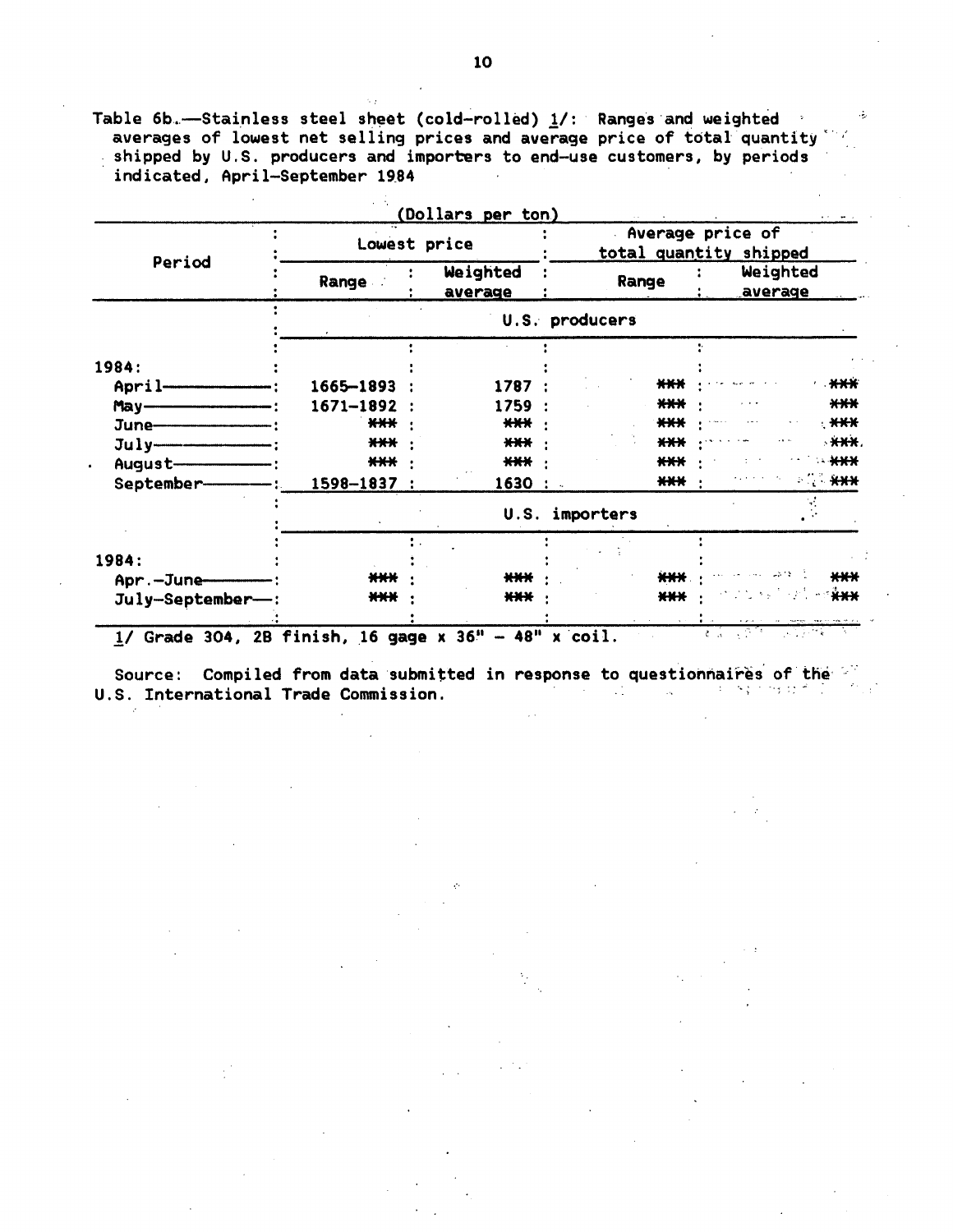Table 7a.  $-$ Stainless steel sheet (cold-rolled)  $1/$ : Ranges and weighted averages of lowest net selling prices and average price of total quantity shipped by U.S. producers and importers to steel service centers or distributors, by periods indicated, April-September 1984

|                            | Lowest price |                     |                | Average price of<br>total quantity shipped |  |  |
|----------------------------|--------------|---------------------|----------------|--------------------------------------------|--|--|
| Period                     | Range        | Weighted<br>average | Range          | Weighted<br>average                        |  |  |
| U.S. producers             |              |                     |                |                                            |  |  |
| 1984:                      |              |                     |                |                                            |  |  |
|                            | $***$        | $***$               | $***$          | $***$                                      |  |  |
|                            | $***$        | $***$               | $***$          | $***$                                      |  |  |
|                            | $***$        | $***$               | ***            | . <b>***</b>                               |  |  |
| $July$ :                   |              |                     |                |                                            |  |  |
| August-                    |              |                     |                | $\cdots$                                   |  |  |
| September--------          |              |                     |                |                                            |  |  |
|                            |              |                     | U.S. importers |                                            |  |  |
|                            |              |                     |                |                                            |  |  |
| 1984:                      |              |                     |                |                                            |  |  |
| Apr. -- June-------------- | $****$       | ***                 | $***$          | $***$                                      |  |  |
| July-September-:           | 1530-1795    | 1717:               | 1530-1795      | 1717                                       |  |  |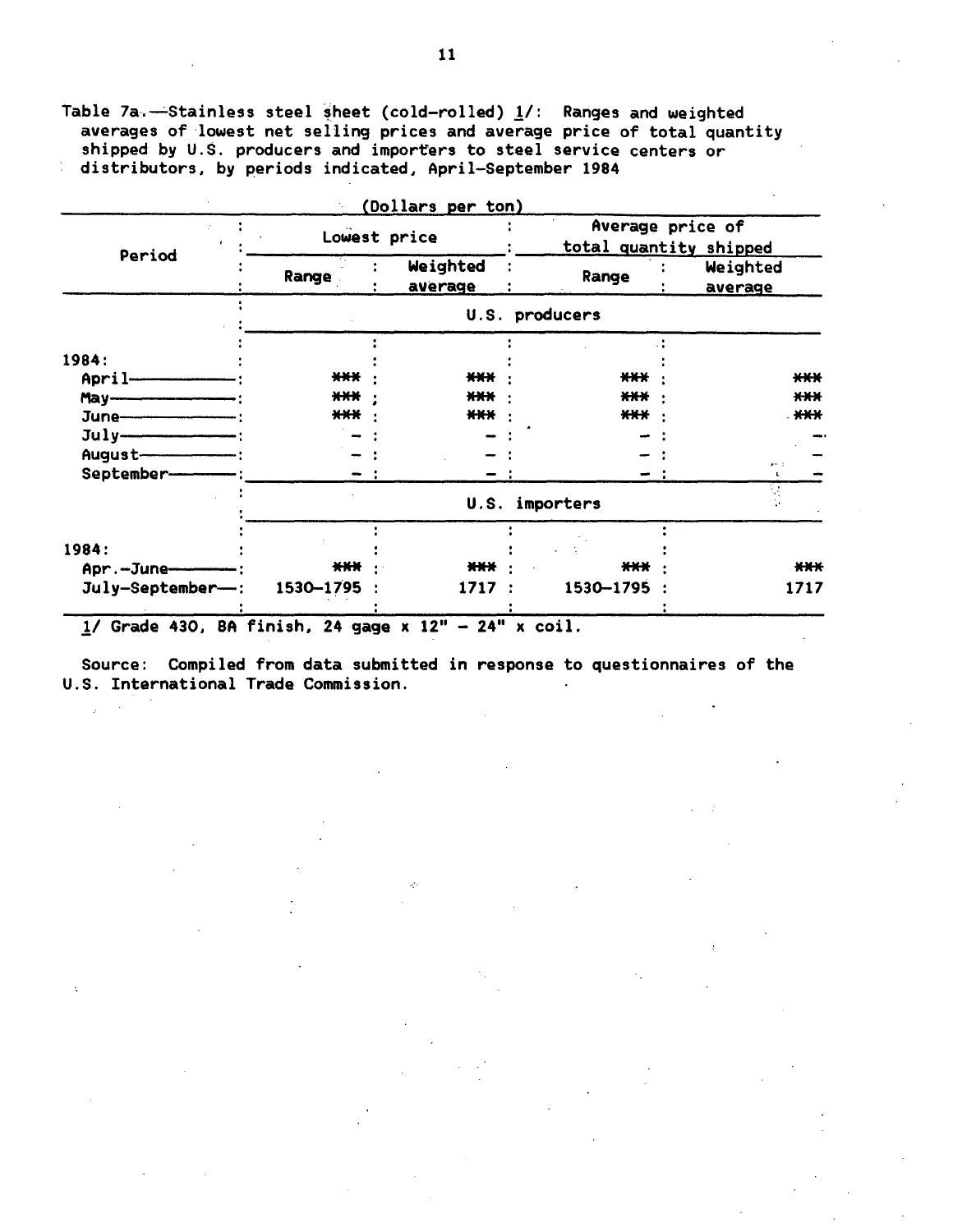Table 7b. --- Stainless steel sheet (cold-rolled) 1/: Ranges and weighted averages of lowest net selling prices and average price of total quantity<br>shipped by U.S. producers and importers to end-use customers, by periods indicated, April-September 1984

|            |                     | (Dollars per ton)<br>Average price of<br>total quantity shipped |                                |  |
|------------|---------------------|-----------------------------------------------------------------|--------------------------------|--|
| Range      | Weighted<br>average | Range                                                           | Weighted<br>average            |  |
|            |                     |                                                                 |                                |  |
|            |                     |                                                                 |                                |  |
|            |                     |                                                                 |                                |  |
|            |                     |                                                                 |                                |  |
|            |                     |                                                                 |                                |  |
|            |                     |                                                                 |                                |  |
| ***        | ***                 | $***$                                                           | ****                           |  |
| <b>***</b> | $***$               | $***$                                                           | ***                            |  |
| $***$      | $***$               | *** :                                                           | $***$                          |  |
|            | U.S.                | importers                                                       |                                |  |
|            |                     |                                                                 |                                |  |
| ***        | $***$               | $***$                                                           | $***$                          |  |
| $***$      | $***$               | $***$                                                           | $***$<br>$\delta N_{\rm{M}}=1$ |  |
|            |                     | Lowest price                                                    | U.S. producers                 |  |

Source: Compiled from data submitted in response to questionnaires of the U.S. International Trade Commission.

 $12$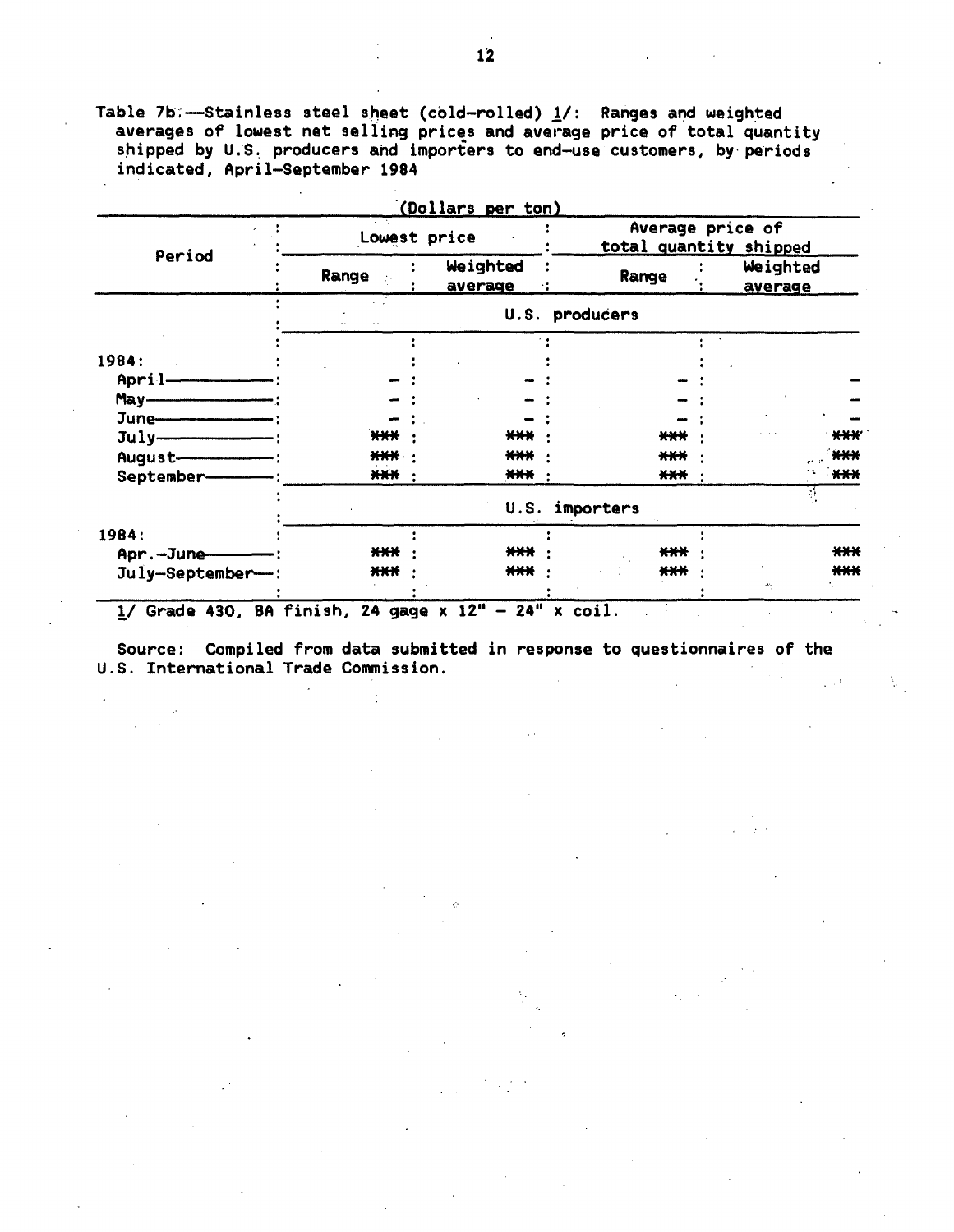Table 8a. -- Stainless steel sheet (cold-rolled) 1/: Ranges and weighted averages of lowest net selling prices and average price of total quantity shipped by U.S. producers and importers to steel service centers or distributors, by periods indicated, April-Septmeber 1984

|                                          |                   | (Dollars per ton)   |                                            |                     |  |  |  |
|------------------------------------------|-------------------|---------------------|--------------------------------------------|---------------------|--|--|--|
|                                          | Lowest price      |                     | Average price of<br>total quantity shipped |                     |  |  |  |
| Period                                   | Range             | Weighted<br>average | Range                                      | Weighted<br>average |  |  |  |
|                                          | U.S. producers    |                     |                                            |                     |  |  |  |
| 1984:                                    |                   |                     |                                            |                     |  |  |  |
| April-                                   | 2307-2425         | 2354                | 2386-2525                                  | 2453                |  |  |  |
|                                          | ***               | <b>***</b> :        | $***$                                      | $***$               |  |  |  |
|                                          | $***$             | <b>***</b>          | <b>***</b>                                 | . ***               |  |  |  |
| $July$ :                                 | $***$             | $***$               | $***$                                      | $***$               |  |  |  |
|                                          | $***$             | $***$               | $***$                                      | ***                 |  |  |  |
| September----------                      | *** :             | ***                 | $***$                                      | $***$               |  |  |  |
|                                          | U.S.<br>importers |                     |                                            |                     |  |  |  |
|                                          |                   |                     |                                            |                     |  |  |  |
| 1984:                                    |                   |                     |                                            |                     |  |  |  |
| Apr.-June-                               | $***$             | $***$               | <b>XXX</b>                                 | ***                 |  |  |  |
| July-September-:                         |                   |                     |                                            |                     |  |  |  |
| 1/ Grade 316, 2B finish, 16 gage x 36" - |                   |                     | 48" x coil.                                |                     |  |  |  |

Source: Compiled from data submitted in response to questionnaires of the

U.S. International Trade Commission.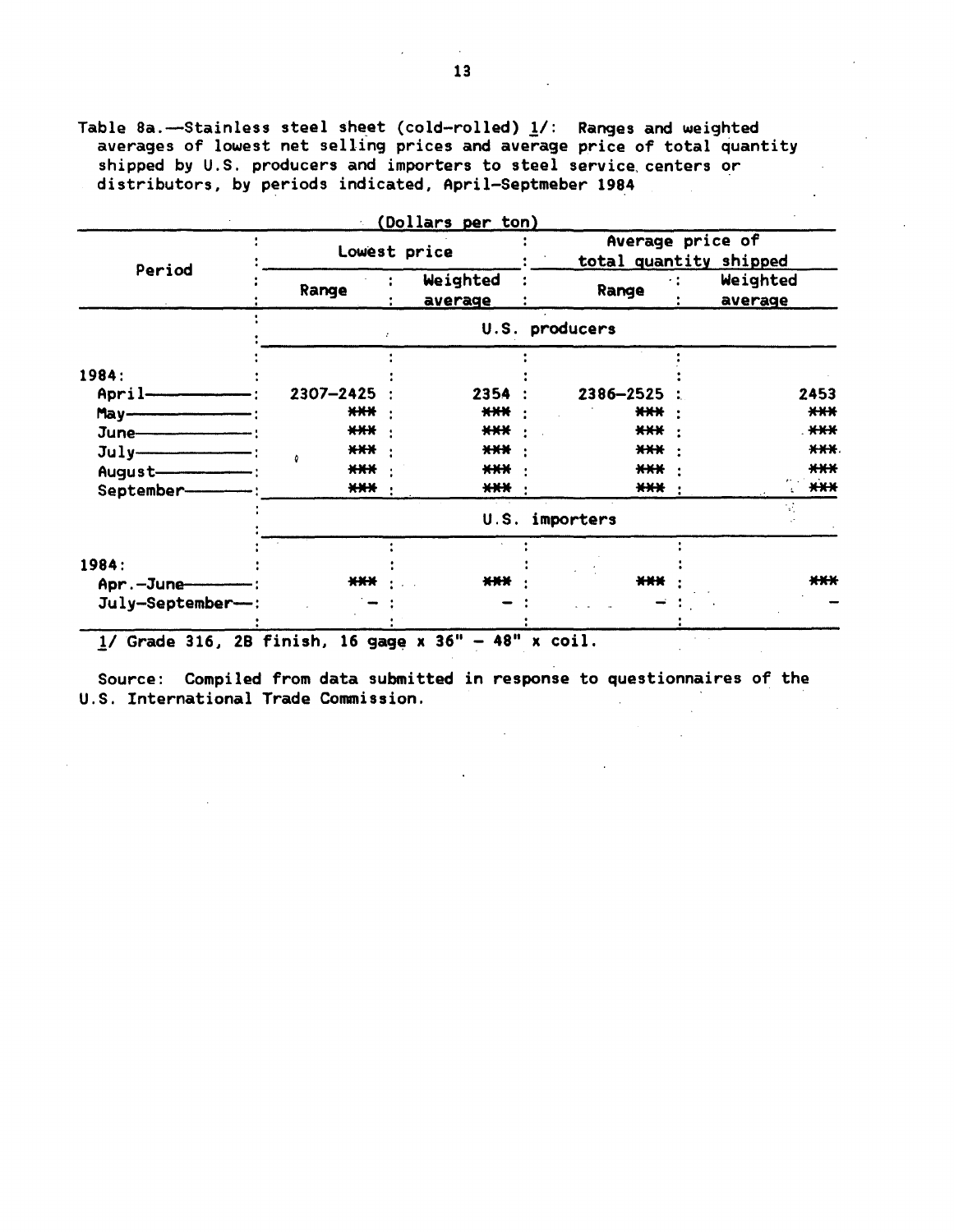Table 8b.-Stainless steel sheet (cold-rolled)  $1/$ : Ranges and weighted averages of lowest net selling prices and average price of total quantity shipped by U.S. producers and importers to end-use customers, by periods indicated, April-September 1984

|                  |                   | (Dollars per ton)   |           |                                            |  |  |  |
|------------------|-------------------|---------------------|-----------|--------------------------------------------|--|--|--|
|                  | Lowest price      |                     |           | Average price of<br>total quantity shipped |  |  |  |
| Period           | Range             | Weighted<br>average | Range     | Weighted<br>average                        |  |  |  |
|                  | U.S. producers    |                     |           |                                            |  |  |  |
| 1984:            |                   |                     |           |                                            |  |  |  |
| April            |                   |                     |           |                                            |  |  |  |
| May-             | $***$             | $***$               | $***$     | $***$                                      |  |  |  |
| <b>June</b>      | $\star\star\star$ | $***$               | $***$     | $***$                                      |  |  |  |
|                  |                   |                     |           |                                            |  |  |  |
| August-          |                   |                     |           |                                            |  |  |  |
| September-       |                   |                     |           |                                            |  |  |  |
|                  |                   | U.S.                | importers |                                            |  |  |  |
|                  |                   |                     |           |                                            |  |  |  |
| 1984:            |                   |                     |           |                                            |  |  |  |
| Apr.-June-       | ***               | $***$               | $***$     | ***                                        |  |  |  |
| July-September-: | $***$             | $***$               | ***       | $***$                                      |  |  |  |
|                  |                   |                     |           |                                            |  |  |  |

 $1/$  Grade 316, 2B finish, 16 gage x 36" - 48" x coil.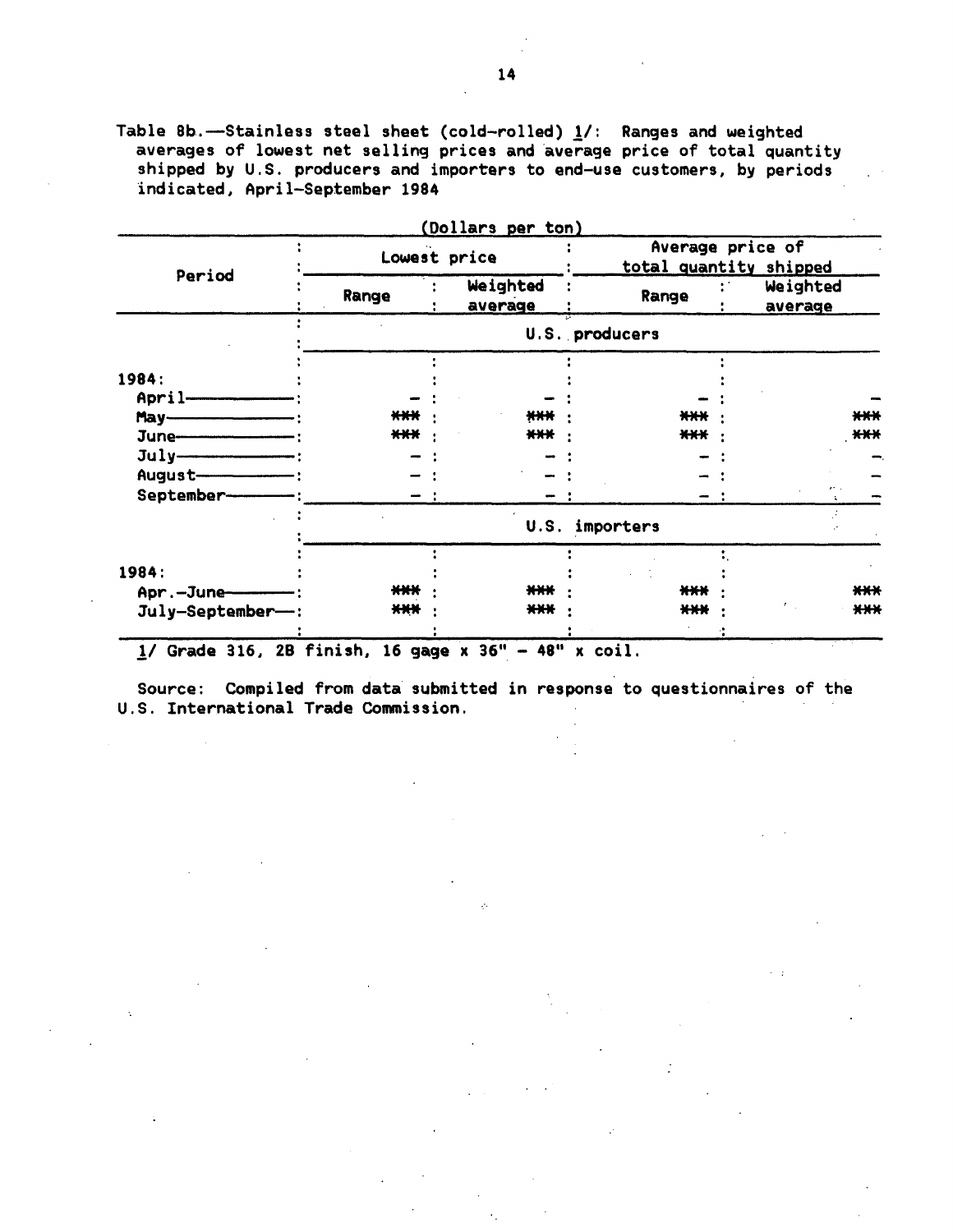Table 9a. -- Stainless steel sheet (cold-rolled) 1/: Ranges and weighted averages of lowest net selling prices and average price of total quantity shipped by U.S. producers and importers to steel service centers or distributors, by periods indicated, April-September 1984

|                         |                | (Dollars per ton)   |                | Average price of       |
|-------------------------|----------------|---------------------|----------------|------------------------|
| Period                  | Lowest price   |                     |                | total quantity shipped |
|                         | Range          | Weighted<br>average | Range          | Weighted<br>average    |
|                         | U.S. producers |                     |                |                        |
|                         |                |                     |                |                        |
| 1984:                   |                |                     |                |                        |
| April-                  |                |                     |                |                        |
| $May-$                  | ***            | ***                 | ***            | $***$                  |
|                         |                |                     |                |                        |
|                         |                |                     |                |                        |
|                         | $***$          | <b>***</b>          | $*$            | $***$                  |
| September-------------- |                |                     |                |                        |
|                         |                |                     | U.S. importers |                        |
| 1984:                   |                |                     |                |                        |
| Apr. - June------------ | $***$          | ***                 | $***$          | $***$                  |
| July-September-:        | ***            | ***                 | ***            | ***                    |

 $1/$  Grade 430, BA finish, 20 gage x 36" - 48" x coil.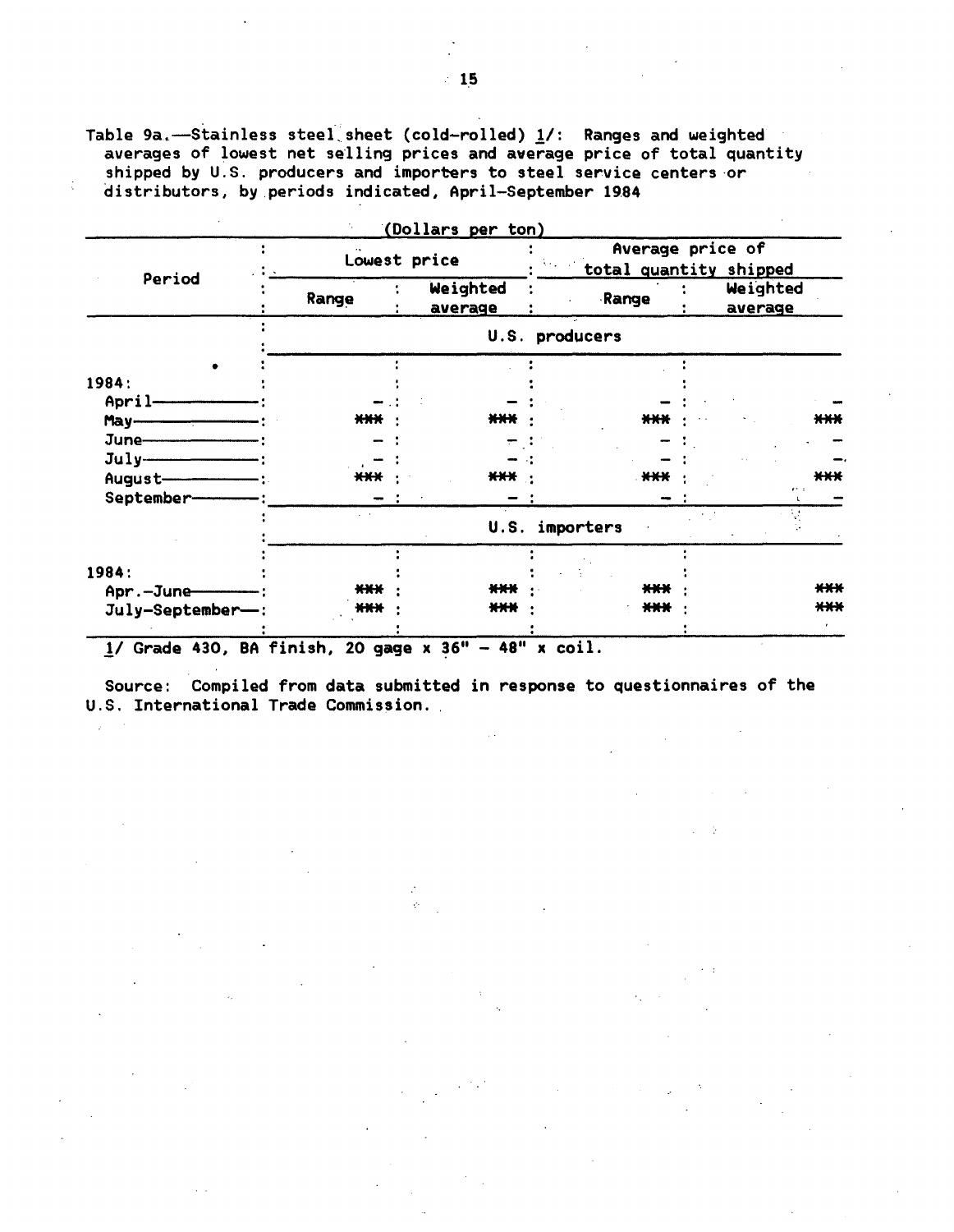Table 9b. - Stainless steel sheet (cold-rolled) 1/: Ranges and weighted averages of lowest net selling prices and average price of total quantity shipped by U.S. producers 2/ and importers to end-use customers, by periods indicated, April-September 1984

| Lowest price |                     |           | Average price of<br>total quantity shipped |
|--------------|---------------------|-----------|--------------------------------------------|
| Range        | Weighted<br>average | Range     | Weighted<br>average                        |
|              |                     | importers |                                            |
|              |                     |           |                                            |
| $***$        | ***                 | $***$     | ***                                        |
| $+HHH$ :     | ***                 |           | $***$                                      |
|              |                     |           | (Dollars per ton)<br>U.S.<br>$***$         |

 $1/$  Grade 430, BA finish, 20 gage x 36" - 48" x coil.

2/ Producers did not report sales to end-use customers during this period.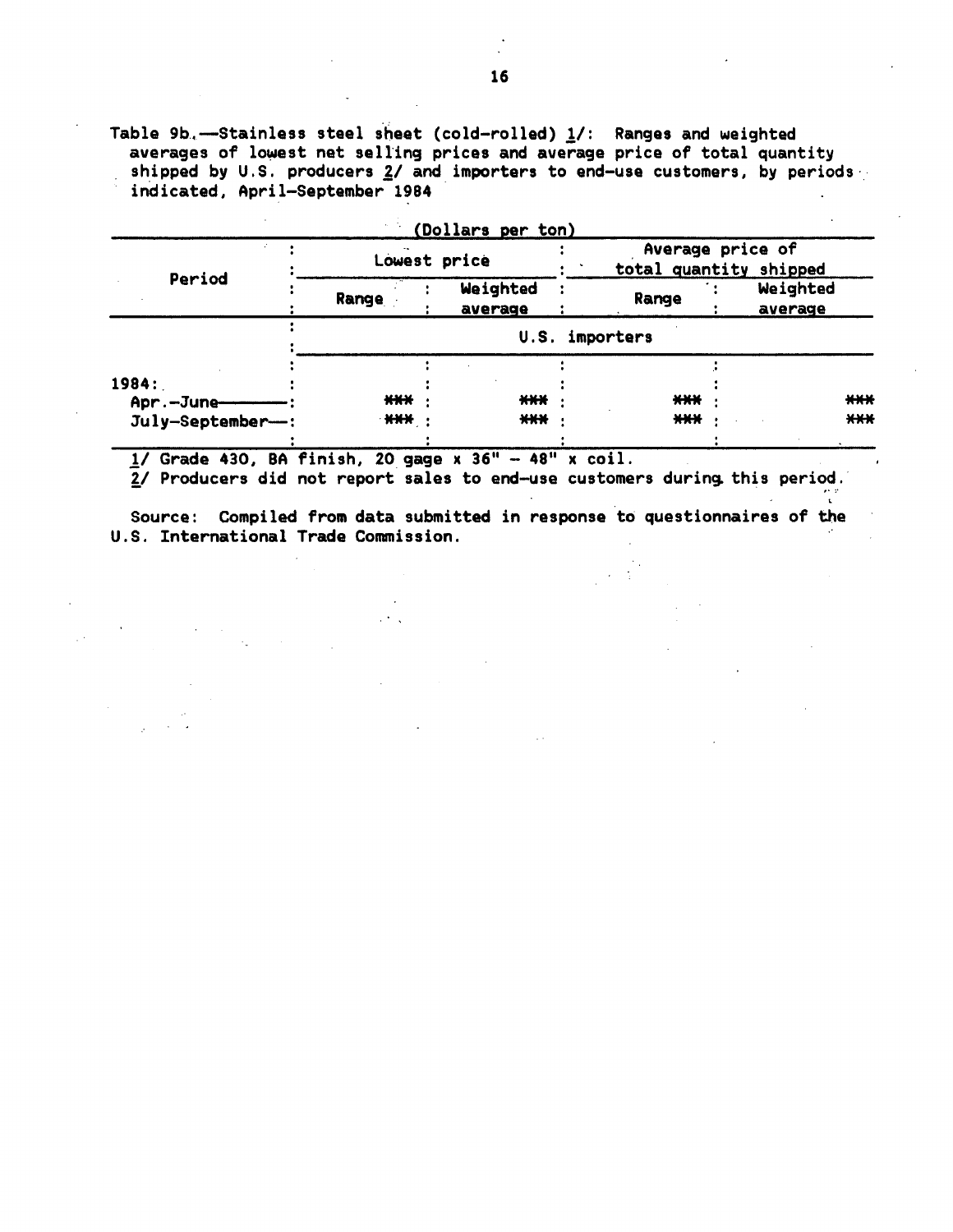Table 10a.-Stainless steel plate  $1/$ : Ranges and weighted averages of lowest net selling prices and average price of total quantity shipped by U.S. producers and importers to steel service centers or distributors, by periods indicated, April-September 1984

| Period            | Lowest price |                     |                 | Average price of<br>total quantity shipped |  |
|-------------------|--------------|---------------------|-----------------|--------------------------------------------|--|
|                   | Range        | Weighted<br>average | Range           | Weighted<br>average                        |  |
|                   |              |                     | U.S. producers  |                                            |  |
| 1984:             |              |                     |                 |                                            |  |
|                   | $***$        | ***                 | $***$           | $***$                                      |  |
|                   | $***$        | $***$               | ***             | $***$                                      |  |
| June-             | $***$        | $***$               | $***$           | $***$                                      |  |
| July              | 1655-1700 :  | 1676:               | $1771 - 1845$   | 1824.                                      |  |
|                   | 1620-1778 :  | 1646 :              | $1638 - 1827$ : | 1717                                       |  |
| September-------  | 1620-1769 :  | 1696:               | 1715-1797 :     | 1745                                       |  |
|                   |              | U.S.                | importers       |                                            |  |
|                   |              |                     |                 |                                            |  |
| 1984:             |              |                     |                 |                                            |  |
| Apr.-June-----    | $***$        | $***$               | ***             | $***$                                      |  |
| July-September--: | ***          | ***                 | ***             | $***$                                      |  |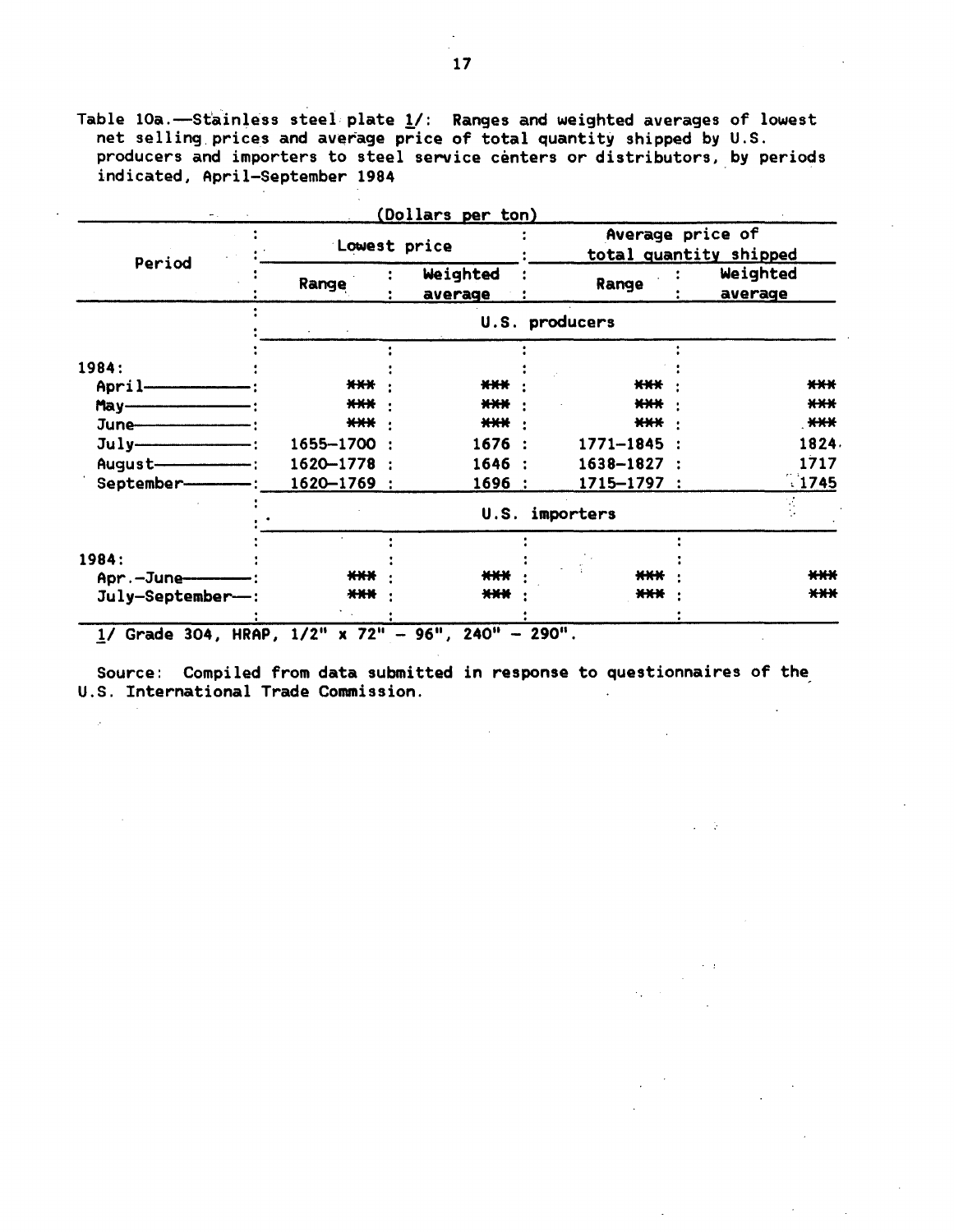Table 10b.-Stainless steel plate  $1/$ : Ranges and weighted averages of lowest net selling prices and average price of total quantity shipped by U.S. producers and importers to end-use customers, by periods indicated, April-September 1984

|                                                     | Lowest price |                     | Average price of<br>total quantity shipped |                     |
|-----------------------------------------------------|--------------|---------------------|--------------------------------------------|---------------------|
| Period                                              | <b>Range</b> | Weighted<br>average | Range                                      | Weighted<br>average |
|                                                     |              |                     | U.S. producers                             |                     |
| 1984:                                               |              |                     |                                            |                     |
| April                                               | $***$        | ***                 | $***$                                      | $***$               |
|                                                     | ***          | ***                 | $***$                                      | $***$               |
|                                                     | $***$        | $***$               | <b>***</b>                                 | . ***               |
|                                                     | ***          | $***$               | $***$                                      | $***$               |
|                                                     | ***          | $***$               | ***                                        | $***$               |
| September-                                          | ***          | $***$               | <b>***</b> :                               | $***$               |
|                                                     |              |                     | U.S. importers                             |                     |
| 1984:                                               |              |                     |                                            |                     |
| Apr.-June------------                               |              |                     |                                            |                     |
| July-September-:                                    | $***$        | $\star\star\star$   | ***                                        | $***$               |
| 1/ Grade 304, HRAP, 1/2" x 72" - 96" x 240" - 290". |              |                     |                                            |                     |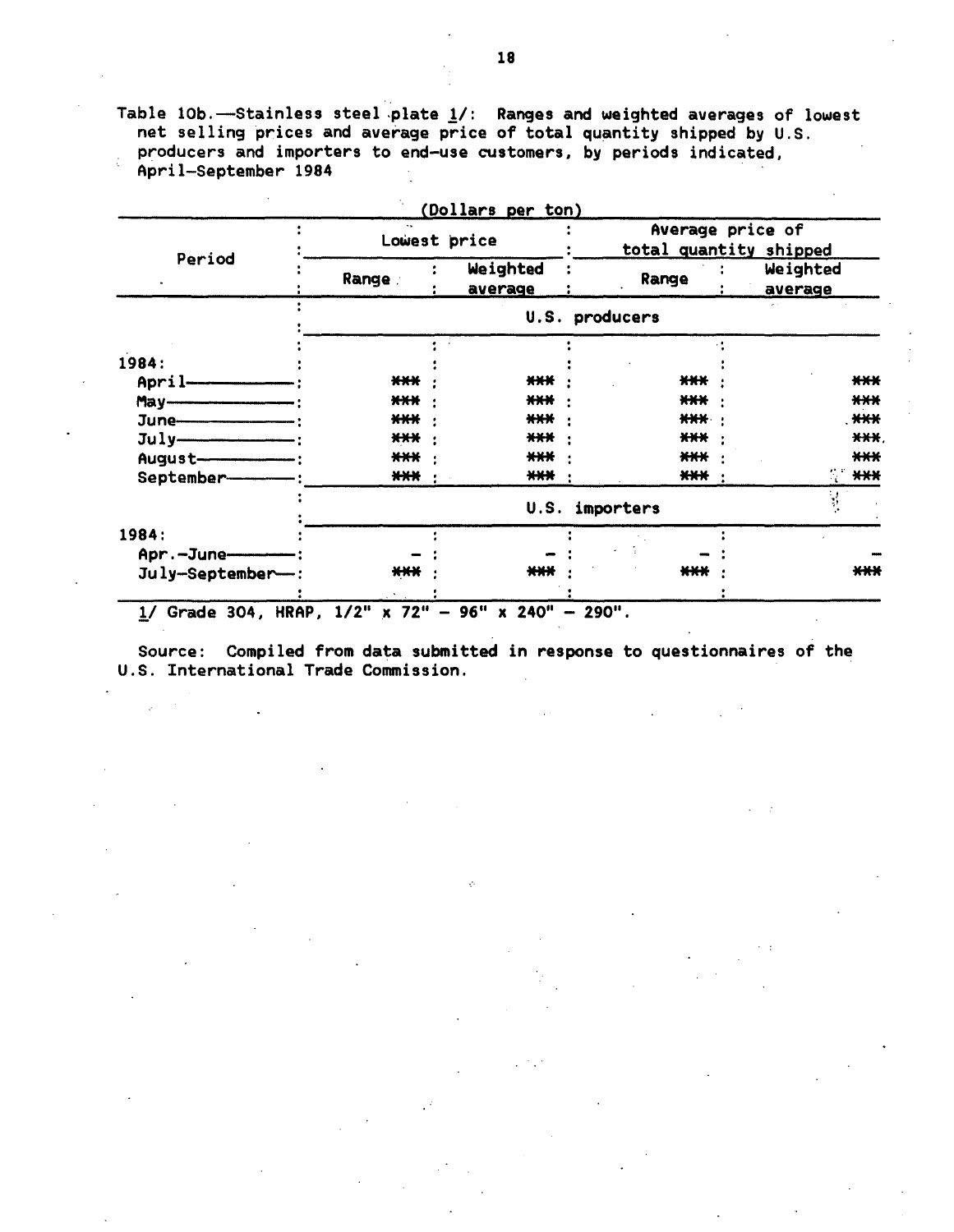Table 11a. - Stainless steel plate 1/: Ranges and weighted averages of lowest net selling prices and average price of total quantity shipped by U.S. producers and importers to steel service centers or distributors, by periods indicated, April-September 1984

|                                 |              | (Dollars per ton)   |                |                                            |  |
|---------------------------------|--------------|---------------------|----------------|--------------------------------------------|--|
|                                 | Lowest price |                     |                | Average price of<br>total quantity shipped |  |
| Period                          | Range        | Weighted<br>average | Range:         | Weighted<br>average                        |  |
|                                 |              |                     | U.S. producers |                                            |  |
| 1984:                           |              |                     |                |                                            |  |
|                                 | $***$        | $***$               | $***$          | ***                                        |  |
|                                 | $***$        | $\bf{***}$          | $***$          | $***$                                      |  |
| June-                           | $***$        | $***$               | $***$          | <b>XXX</b>                                 |  |
| $July$ = $\qquad$ :             | $***$        | $***$               | 2822-2934      | 2898                                       |  |
|                                 | . *** ·      | $***$               | 2600-2886      | 2790                                       |  |
| September---------              | 2700-2759 :  | 2725 :              | $***$          | $***$                                      |  |
|                                 |              | U.S.                | importers      |                                            |  |
|                                 |              |                     |                |                                            |  |
| 1984:                           |              |                     |                |                                            |  |
| Apr. - June                     | ***          | ***                 | ***            | $***$                                      |  |
| July-September-:                |              |                     |                |                                            |  |
| 1/ Grade 316L, HRAP, 1/4" x 72" |              | 96" x 240"          | $-290"$ .      |                                            |  |

Source: Compiled from data submitted in response to questionnaires of the U.S. International Trade Commission.

 $\mathcal{E}_{\mathcal{E}}$ 

 $\ddot{\phantom{a}}$ 

 $\bar{z}$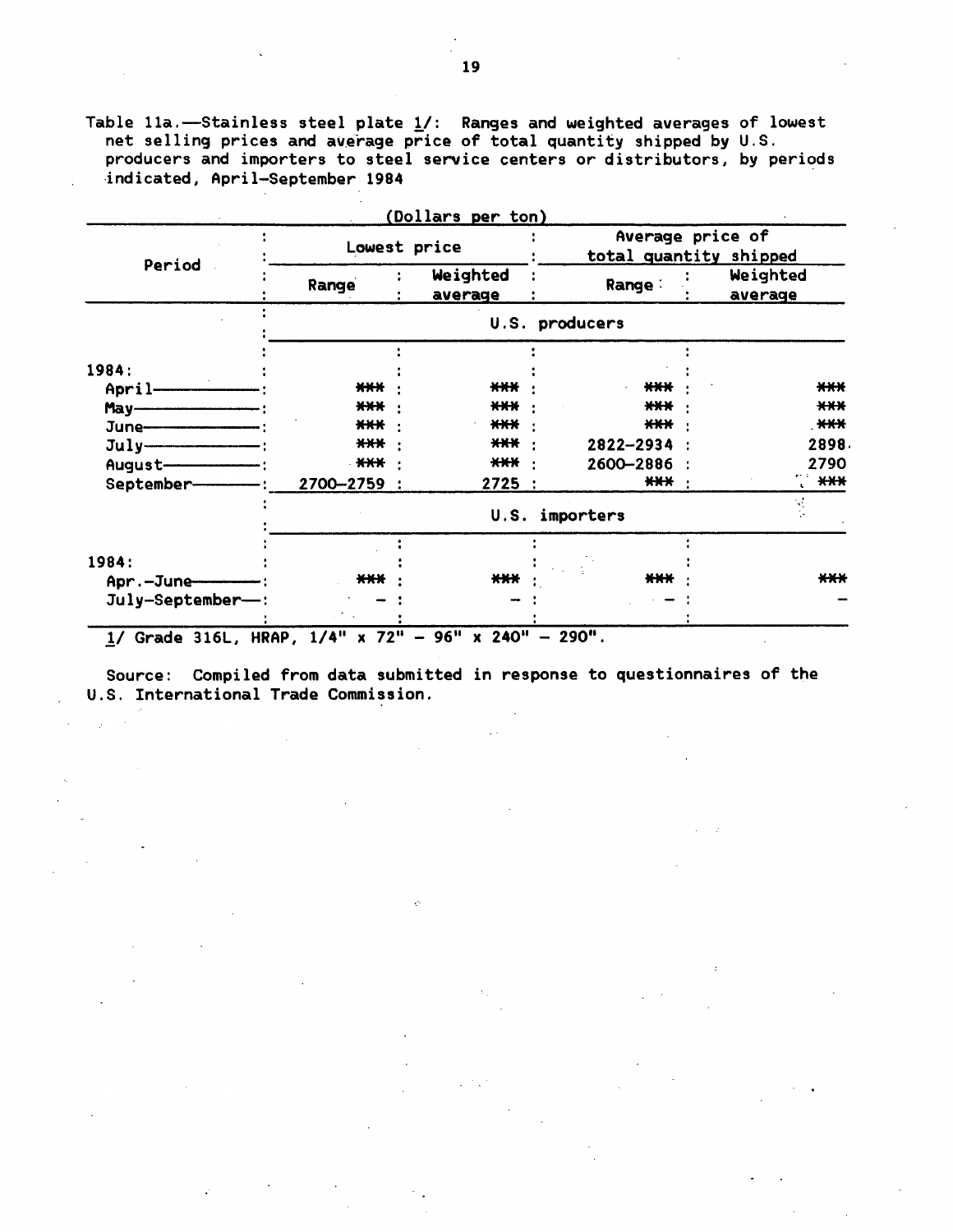Table 11b. --- Stainless steel plate  $\underline{1}/$ : Ranges and weighted averages of lowest net selling prices and average price of total quantity shipped by U.S. producers and importers to end-use customers, by periods indicated, April-September 1984

|                       |              | (Dollars per ton)   |                                            |                     |
|-----------------------|--------------|---------------------|--------------------------------------------|---------------------|
|                       | Lowest price |                     | Average price of<br>total quantity shipped |                     |
| Period                | Range        | Weighted<br>average | Range                                      | Weighted<br>average |
|                       |              |                     | U.S. producers                             |                     |
|                       |              |                     |                                            |                     |
| 1984:                 |              |                     |                                            |                     |
| April-                | ***          | $***$               | $***$                                      | $***$               |
| May-                  | 2775-3795    | 3205                | ***                                        | $***$               |
| <b>June----------</b> | $***$        | $***$               | ***                                        | ***                 |
| $July-$               |              |                     |                                            |                     |
| August-               | ***          | <b>***</b>          | $***$                                      | $***$               |
| September--------     | ***          | $***$               | ***                                        | ***                 |
|                       |              |                     | U.S. importers                             |                     |
|                       |              |                     |                                            |                     |
| 1984:                 |              |                     |                                            |                     |
|                       |              |                     |                                            |                     |
| July-September-:      | $***$        | $***$               | $***$                                      | $***$               |

1/ Grade 316L, HRAP,  $1/4''$  x 72" - 96" x 240" - 290".

÷.

 $\gamma_{\rm{th}}$ 

 $\ddot{\phantom{0}}$ 

Source: Compiled from data submitted in response to questionnaires of the U.S. International Trade Commission.

 $\sim$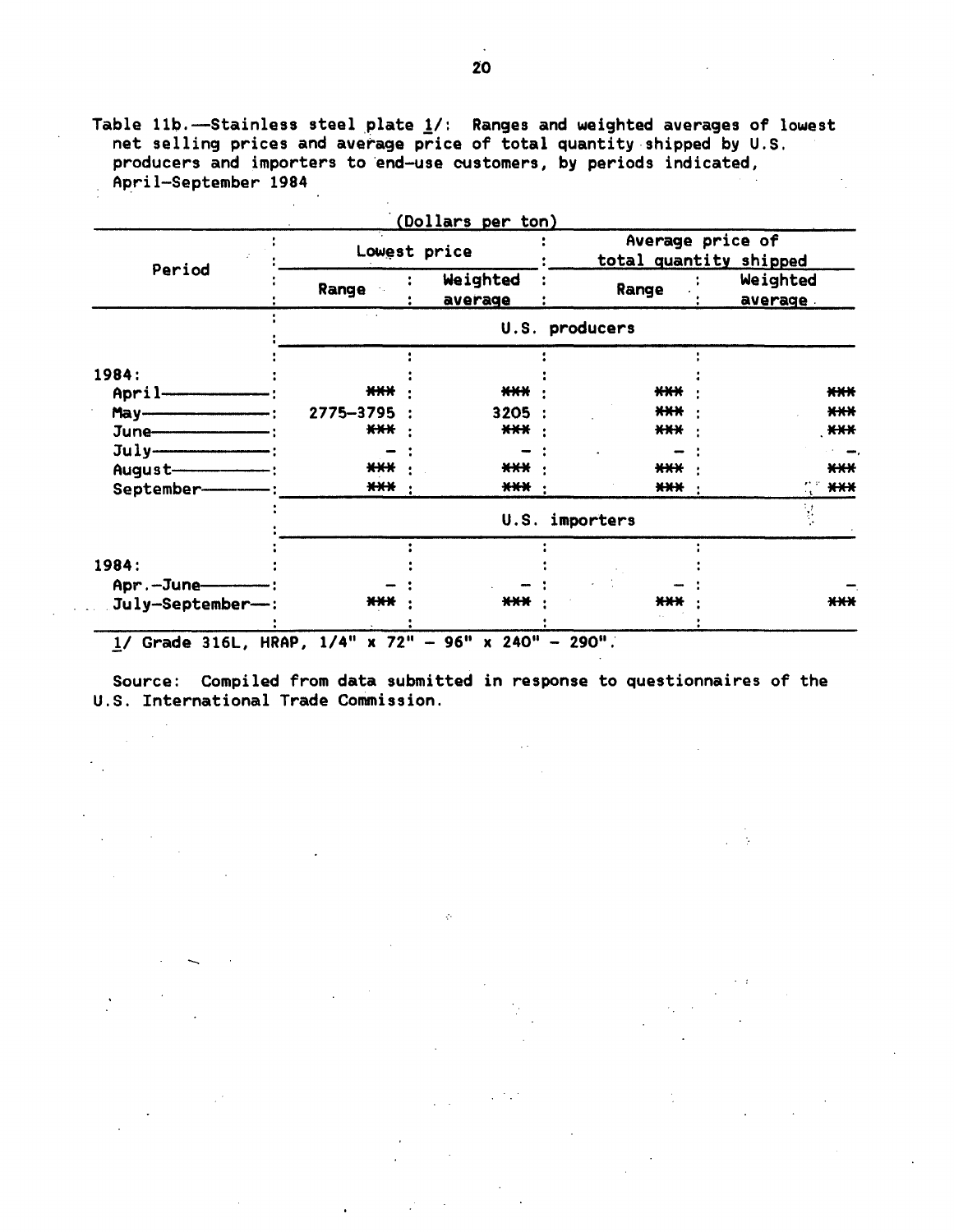Table 12a.-Stainless steel plate  $1/$ : Ranges and weighted averages of lowest net selling prices and average price of total quantity shipped by U.S. producers and importers to steel service centers or distributors, by periods indicated, April-September 1984

|                      | Lowest price      |                     |                 | Average price of<br>total quantity shipped |  |
|----------------------|-------------------|---------------------|-----------------|--------------------------------------------|--|
| Period               | Range             | Weighted<br>average | Range           | Weighted<br>average                        |  |
|                      |                   |                     | U.S. producers  |                                            |  |
| 1984:                |                   |                     |                 |                                            |  |
|                      | $\star\star\star$ | *** :               | 1674-1960 :     | 1814                                       |  |
|                      | 1406-1926 :       | 1706 :              | 1674-1992 :     | 1918                                       |  |
|                      | 1657-1910 :       | 1724:               | $1674 - 2071$ : | 1961                                       |  |
|                      | $1691 - 1888$ :   | 1726:               | $1691 - 1975$ : | 1921.                                      |  |
|                      | *** :             | $***$               | 1530-1980 :     | 1870                                       |  |
| September----------- | $1581 - 1894$ :   | 1673:               | $1581 - 1997$ : | 1846                                       |  |
|                      |                   |                     | U.S. importers  |                                            |  |
|                      |                   |                     |                 |                                            |  |
| 1984:                |                   |                     |                 |                                            |  |
| Apr.-June--------    | ***               | $***$               | *** ·           | $***$                                      |  |
| July-September--:    | $***$             | $***$               | ***             | $***$                                      |  |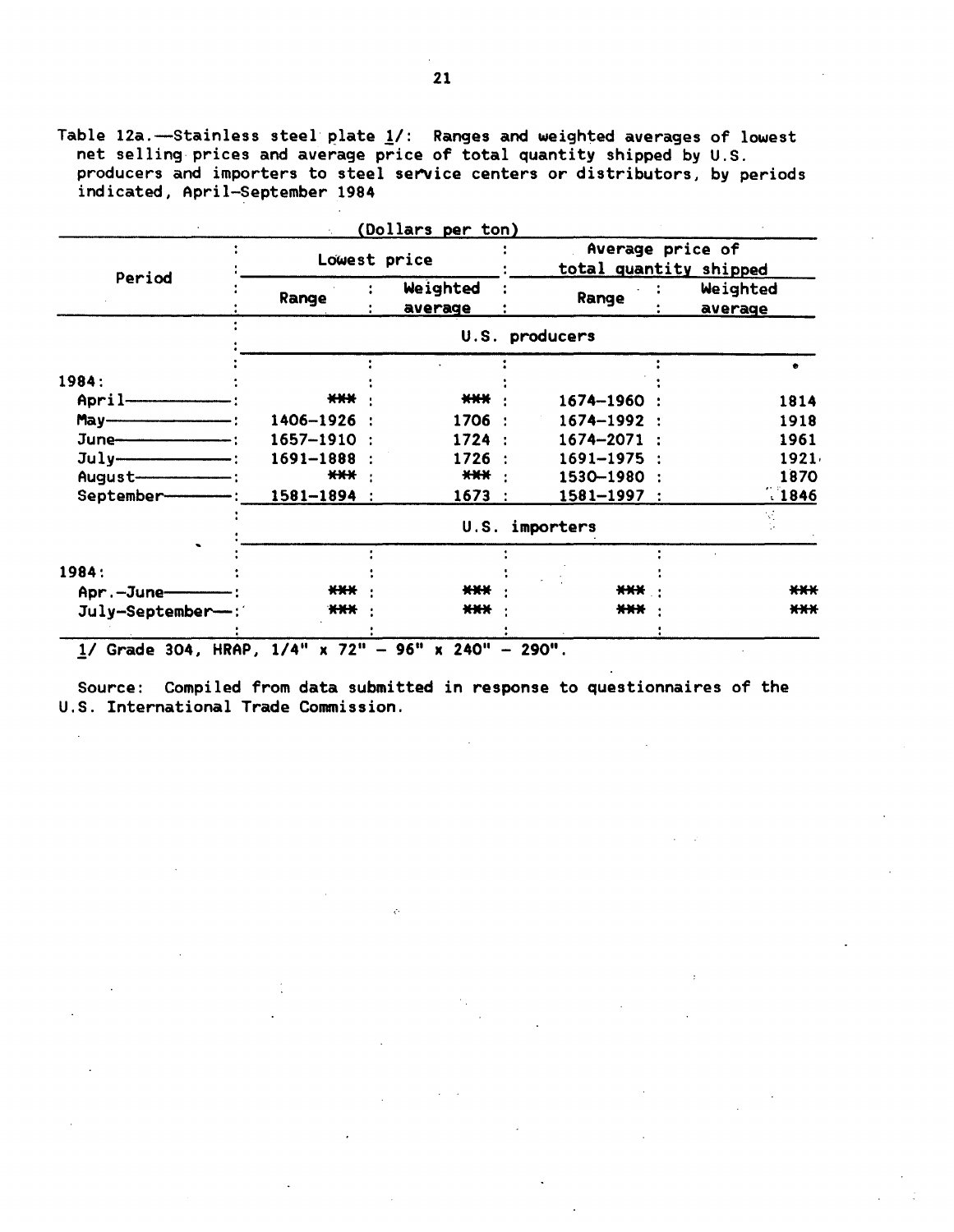Table 12b.-Stainless steel plate 1/: Ranges and weighted averages of lowest net selling prices and average price of total quantity shipped by U.S. producers and importers to end-use customers, by periods indicated,  $\mathbb{R}^2$ April-September 1984

|                   | Lowest price |                     |           | (Dollars per ton)<br>Average price of<br>total quantity shipped |                     |            |
|-------------------|--------------|---------------------|-----------|-----------------------------------------------------------------|---------------------|------------|
| Period            | Range        | Weighted<br>average | Range     |                                                                 | Weighted<br>average |            |
|                   |              | U.S.                | producers |                                                                 |                     |            |
|                   |              |                     |           |                                                                 |                     |            |
| 1984:             | ***          | $***$               | ***       |                                                                 |                     | ***        |
| $May-$            | $***$        | ***                 | $***$     |                                                                 |                     | ***        |
| June-             | ***          | ***                 | $***$     |                                                                 |                     | ***        |
| July              | $***$        | $***$               | $***$     |                                                                 |                     | $***$      |
| August-           | $***$        | ***                 | $***$     |                                                                 |                     | <b>***</b> |
| September-        | <b>***</b>   | ***                 | ***       |                                                                 |                     | $***$      |
|                   |              | U.S.                | importers |                                                                 |                     |            |
| 1984:             |              |                     |           |                                                                 |                     |            |
| Apr. - June       | <b>XXX</b>   | $***$               | ***       |                                                                 |                     | ***        |
| July-September--: | ***          | $***$               | $***$     |                                                                 |                     | $***$      |

1/ Grade 304, HRAP, 1/4" x 72" - 96" x 240" - 290".

 $\dot{\gamma}$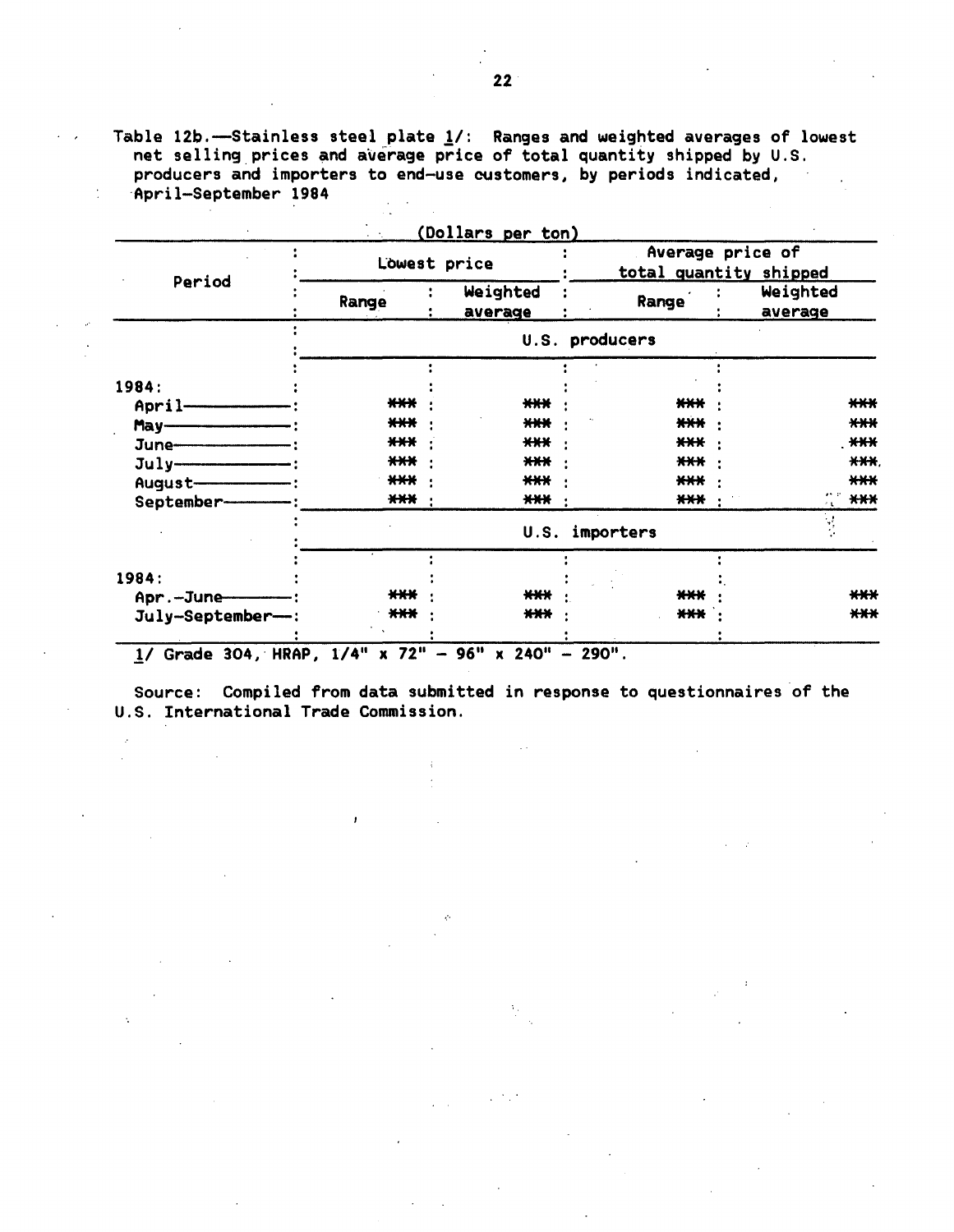Table 13a.--Stainless steel plate *11:* Ranges and weighted averages of lowest net selling prices and average price of total quantity shipped by U.S. producers and importers to steel service centers or distributors, by periods indicated, April-September 1984

|                              |                                                     | (Dollars per ton)     |                                            |                     |
|------------------------------|-----------------------------------------------------|-----------------------|--------------------------------------------|---------------------|
|                              | Lowest price                                        |                       | Average price of<br>total quantity shipped |                     |
| Period                       | Range                                               | Weighted<br>average   | Range                                      | Weighted<br>average |
|                              |                                                     |                       | U.S. producers                             |                     |
|                              |                                                     |                       |                                            |                     |
| 1984:                        |                                                     |                       |                                            |                     |
| April-                       | 2406-2434                                           | 2416                  | $2405 - 2612$ :                            | 2560                |
| <b>May-</b>                  | ***                                                 | $***$                 | 2492-2654 :                                | 2549                |
|                              | $2441 - 2615$ :                                     | 2576 :                | 2600-2700 :                                | 2631                |
|                              | $2478 - 2617$ :                                     | 2553:                 | 2659-2663 :                                | 2661                |
| August---------------------- | $2441 - 2556$ :                                     | 2532 :                | 2492-2814 :                                | 2636                |
| September--------            | <b>***</b> :                                        | $***$                 | $2549 - 2613$ :                            | 2563                |
|                              |                                                     |                       | U.S. importers                             |                     |
|                              |                                                     |                       |                                            |                     |
| 1984:                        |                                                     |                       |                                            |                     |
| Apr.-June-                   |                                                     |                       |                                            |                     |
| July-September-:             | ***                                                 | $***$                 | $***$                                      | $***$               |
|                              | $\overline{1}$ $\overline{1}$ $\overline{1}$<br>--- | --<br>$A$ $A$ $A$ $B$ | <b>AAAH</b>                                |                     |

*11* Grade 316, HRAP, 1/2" x 72" - 96" x 240" - 290".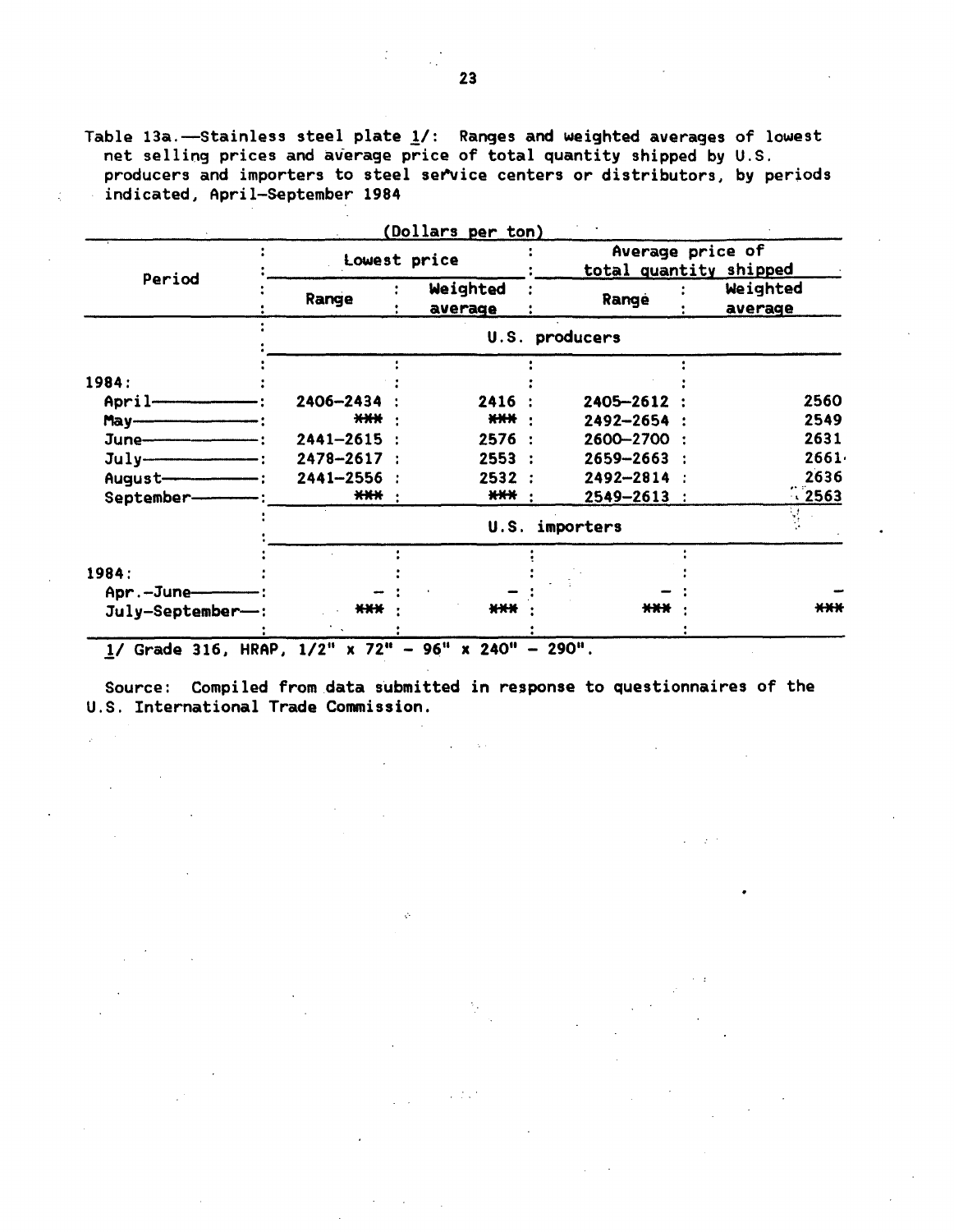Table 13b.-Stainless steel plate: Ranges and weighted averages of lowest net selling prices and average-price of total quantity shipped by U.S. producers and importers to end-use customers, April-September 1984

|                                                                                                                                                                                                                                                                                                                                                                                      |                  | (Dollars per ton)   |                |                                            |  |
|--------------------------------------------------------------------------------------------------------------------------------------------------------------------------------------------------------------------------------------------------------------------------------------------------------------------------------------------------------------------------------------|------------------|---------------------|----------------|--------------------------------------------|--|
| Period                                                                                                                                                                                                                                                                                                                                                                               | Lowest price     |                     |                | Average price of<br>total quantity shipped |  |
|                                                                                                                                                                                                                                                                                                                                                                                      | Range            | Weighted<br>average | Range          | Weighted<br>average                        |  |
|                                                                                                                                                                                                                                                                                                                                                                                      |                  |                     | U.S. producers |                                            |  |
|                                                                                                                                                                                                                                                                                                                                                                                      |                  |                     |                |                                            |  |
| 1984:<br>April-                                                                                                                                                                                                                                                                                                                                                                      |                  |                     |                |                                            |  |
| $May-$                                                                                                                                                                                                                                                                                                                                                                               |                  |                     |                |                                            |  |
|                                                                                                                                                                                                                                                                                                                                                                                      | $***$            | $***$               | $***$          | ***                                        |  |
|                                                                                                                                                                                                                                                                                                                                                                                      |                  |                     |                |                                            |  |
| August-                                                                                                                                                                                                                                                                                                                                                                              |                  |                     |                |                                            |  |
| September-------                                                                                                                                                                                                                                                                                                                                                                     | *** :            | $***$               | $***$          | $***$                                      |  |
|                                                                                                                                                                                                                                                                                                                                                                                      |                  | U.S.                | importers      |                                            |  |
|                                                                                                                                                                                                                                                                                                                                                                                      |                  |                     |                |                                            |  |
| 1984:                                                                                                                                                                                                                                                                                                                                                                                |                  |                     |                |                                            |  |
| Apr.-June                                                                                                                                                                                                                                                                                                                                                                            | ***              | $***$               | $***$          | ***                                        |  |
| July-September-:                                                                                                                                                                                                                                                                                                                                                                     |                  |                     |                |                                            |  |
| $\overline{a}$ $\overline{b}$ $\overline{a}$ $\overline{b}$ $\overline{a}$ $\overline{a}$ $\overline{a}$ $\overline{a}$ $\overline{a}$ $\overline{a}$ $\overline{a}$ $\overline{a}$ $\overline{a}$ $\overline{a}$ $\overline{a}$ $\overline{a}$ $\overline{a}$ $\overline{a}$ $\overline{a}$ $\overline{a}$ $\overline{a}$ $\overline{a}$ $\overline{a}$ $\overline{a}$ $\overline{$ | $-1 - 11$<br>--- | <b>APR</b><br>----  | $- 11$         |                                            |  |

 $1/$  Grade 316, HRAP,  $1/2''$  x  $72''$  - 96" x 240" - 290".

 $\epsilon$  $\lambda$ 

 $\overline{a}$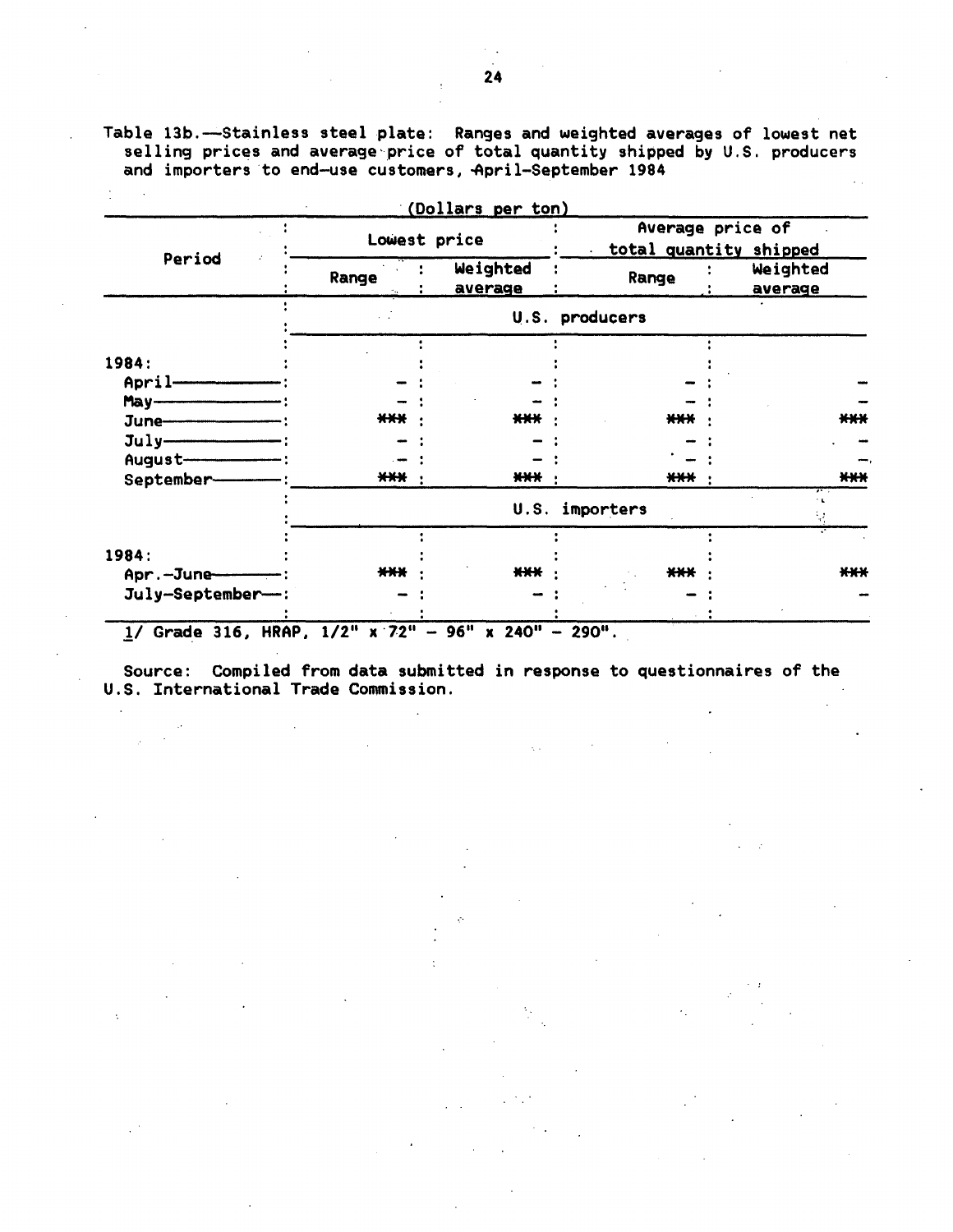Table 14a. --Stainless steel bars  $1/$ : Ranges and weighted averages of lowest net selling prices and average price of total quantity shipped by U.S. producers and importers to steel service centers or distributors, by periods indicated, April-September 1984

|                       |                 | (Dollars per ton)   |                 |                                            |  |
|-----------------------|-----------------|---------------------|-----------------|--------------------------------------------|--|
| Period                | Lowest price    |                     |                 | Average price of<br>total quantity shipped |  |
|                       | Range           | Weighted<br>average | Range           | Weighted<br>average                        |  |
|                       |                 | U.S.                | producers       |                                            |  |
|                       |                 |                     |                 |                                            |  |
| 1984:                 |                 |                     |                 |                                            |  |
| April—                | $2035 - 2537$ : | 2154:               | 2275-2869       | 2401                                       |  |
| $May-$                | 2040-2340 :     | 2145:               | $2225 - 2623$ : | 2357                                       |  |
| June-                 | 1947-2398 :     | 2115:               | 2345-2617 :     | 2373                                       |  |
|                       | 2040-2875 :     | 2267:               | 2319-2537 :     | 2472                                       |  |
| August-               | 2000-3008       | 2255:               | 2406-3073       | .2503                                      |  |
| September------------ | 2140-3025 :     | 2318:               | *** :           | $***$                                      |  |
|                       |                 |                     | U.S. importers  |                                            |  |
|                       |                 |                     |                 |                                            |  |
| 1984:                 |                 |                     |                 |                                            |  |
| Apr.–June–            | 1600-2799       | 2262                | 1704-2811       | 2457                                       |  |
| $July-September-$ :   | $***$           | $***$               | 1795-2714       | 2413                                       |  |
|                       |                 |                     |                 |                                            |  |

.!/Grade 304, cold-formed, 1 1/2" - 4 3/4", round.

Source: Compiled from data submitted in response to questionnaires of the U.S. International Trade Commission.

 $\frac{1}{2} \frac{1}{2} \frac{1}{2}$ 

 $\sim 10$  $\mathcal{L}$ 

and a state of the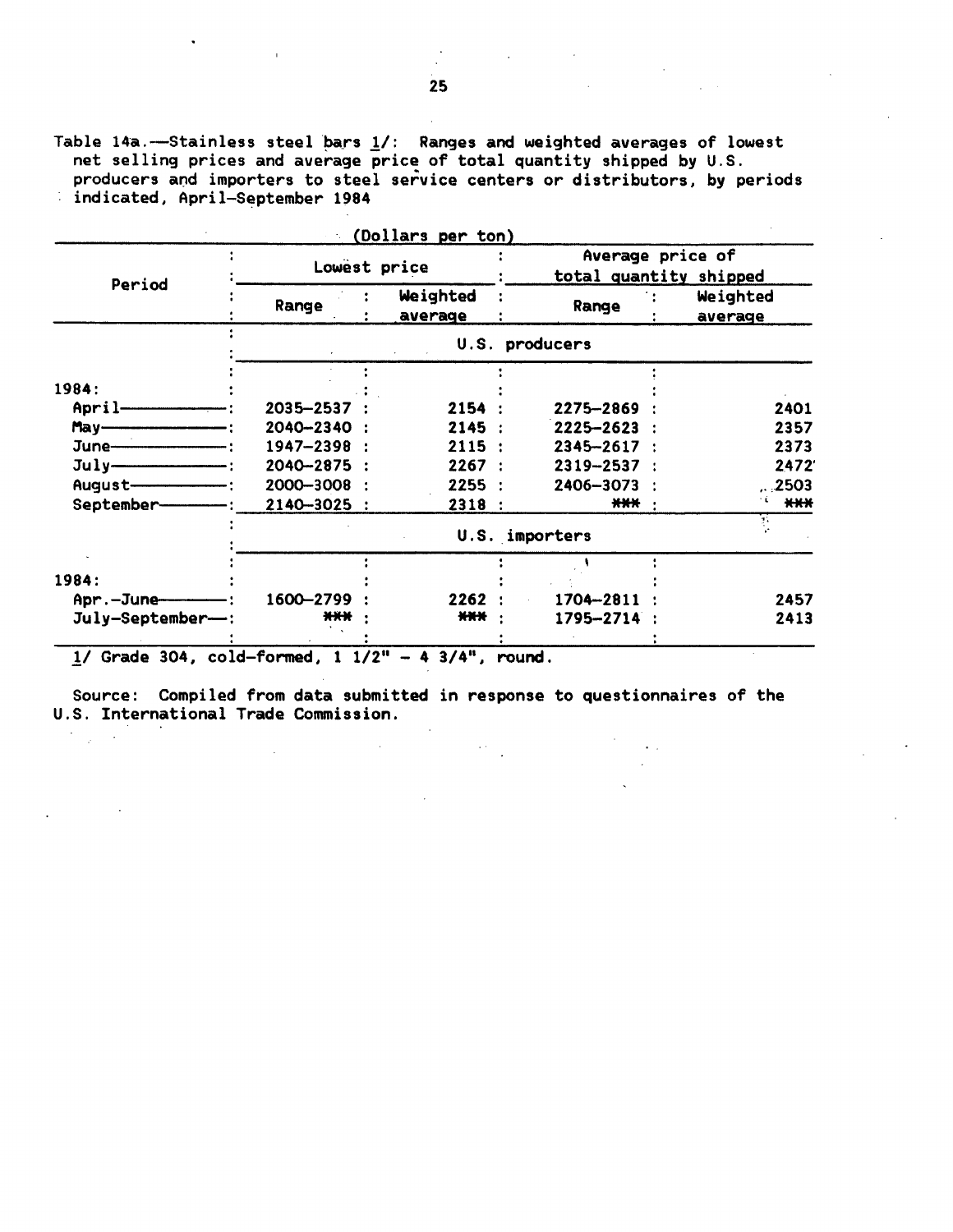Table 14b.-Stainless steel bars  $1/$ : Ranges and weighted averages of lowest net selling prices and average price of total quantity shipped by U.S. producers and importers to end-use customers, by periods indicated, Apri I-September 198.4

| Period            | Lowest price   |                                | (Dollars per ton) | Average price of<br>total quantity shipped |  |
|-------------------|----------------|--------------------------------|-------------------|--------------------------------------------|--|
|                   | Range          | Weighted<br>average            | Range             | Weighted<br>average                        |  |
|                   | U.S. producers |                                |                   |                                            |  |
|                   |                |                                |                   |                                            |  |
| 1984:             |                |                                |                   |                                            |  |
|                   | 2178-3216      | 2582                           | 2314-3692         | 3219                                       |  |
| $May-$            | 1100-3600:     | 2490 :                         | 2434-3743         | 3114                                       |  |
| June——            | 2285-3544      | 2561                           | 2330-3734 :       | 3063                                       |  |
| July              | $***$          | $***$<br>$\tilde{\mathcal{L}}$ | 3442-3729         | 3588.                                      |  |
| August-           | 2272-4200      | 2881 :                         | $***$             | $***$                                      |  |
| September-        | 2660-4300 :    | 3365 :                         | 3070-4300:        | 3629                                       |  |
|                   |                |                                | U.S. importers    |                                            |  |
|                   |                |                                |                   |                                            |  |
| 1984:             |                |                                |                   |                                            |  |
|                   | ***            | $***$                          | $***$             | $***$                                      |  |
| July-September--: | ***            | $***$                          | ***               | ***                                        |  |

 $1/$  Grade 304, cold-formed,  $1 1/2" - 4 3/4"$ , round.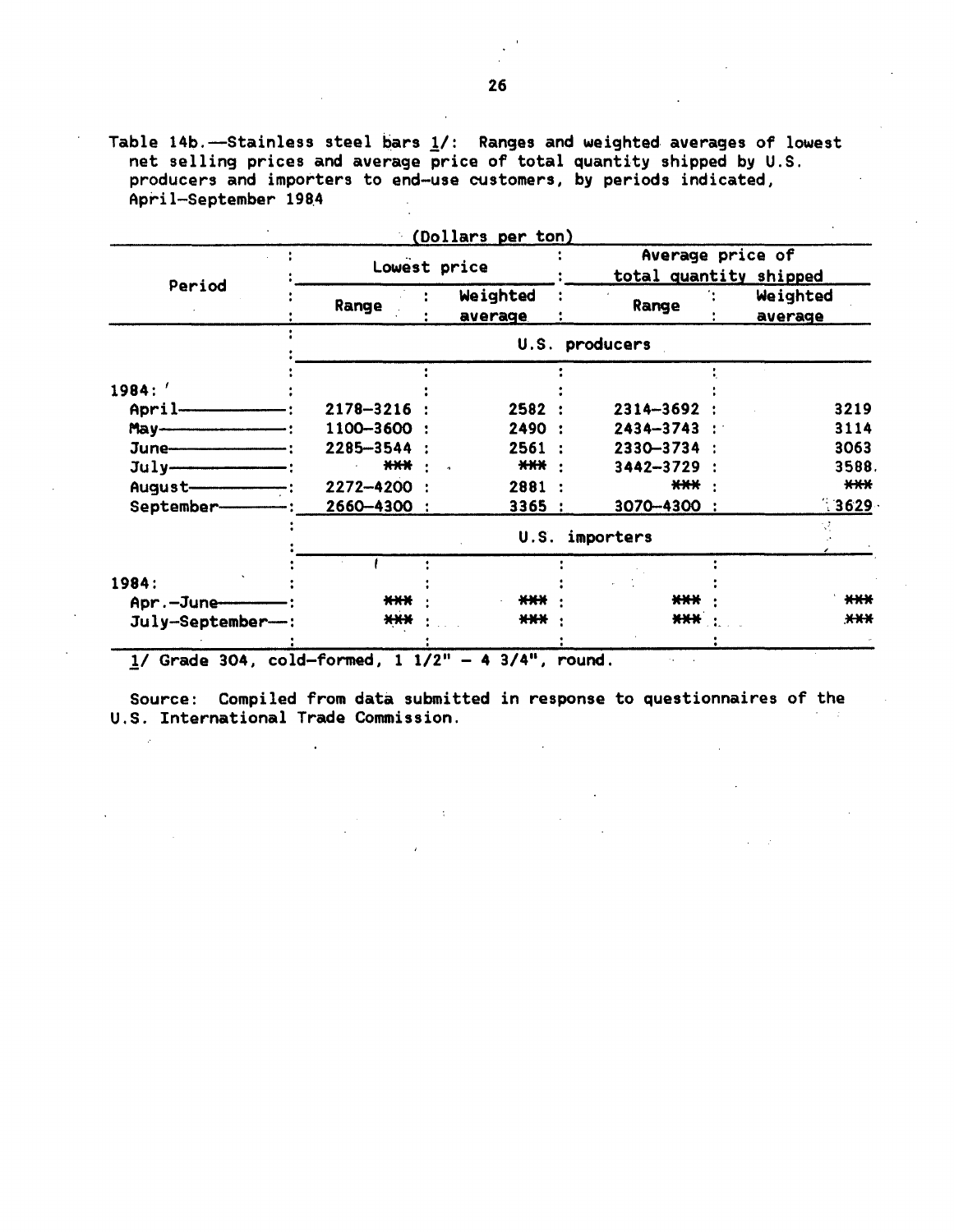Table 15a.<sup>-</sup>Stainless steel bars 1/: Ranges and weighted averages of lowest net selling prices and average price of total quantity shipped by U.S. producers and importers to steel service centers or distributors,'by periods indicated, April-September 1984

| Period                | Lowest price    |                     |                 | Average price of<br>total quantity shipped |  |  |
|-----------------------|-----------------|---------------------|-----------------|--------------------------------------------|--|--|
|                       | Range           | Weighted<br>average | Range           | Weighted<br>average                        |  |  |
|                       |                 |                     | U.S. producers. |                                            |  |  |
|                       |                 |                     |                 |                                            |  |  |
| 1984:<br>April-       | 2000-2799       | 2431 :              | 2556-2917       | 2800                                       |  |  |
| $May-$                | 1974-2926       | 2503 :              | 2390-3256       | 2621                                       |  |  |
| June----------------- | 2120-3190 :     | 2478 :              | $2464 - 3309$ : | 2771                                       |  |  |
|                       | 1954-2732 :     | 2498 :              | $2626 - 3887$ : | 2865.                                      |  |  |
|                       | $1961 - 2966$ : | 2607 :              | $2788 - 3136$ : | 2943                                       |  |  |
| September--------     | $2410 - 3276$ : | 2786 :              | $2793 - 3276$ : | 2973                                       |  |  |
|                       |                 |                     |                 |                                            |  |  |
|                       |                 |                     |                 |                                            |  |  |
| 1984:                 |                 |                     |                 |                                            |  |  |
| $April-June$ — $$     | $***$           | ***                 | 2019-3211       | 2503                                       |  |  |
| July-September-:      | ***             | ***                 | <b>***</b>      | $***$                                      |  |  |

!/Grade 303, cold-formed, 20/32" - 31/32", round.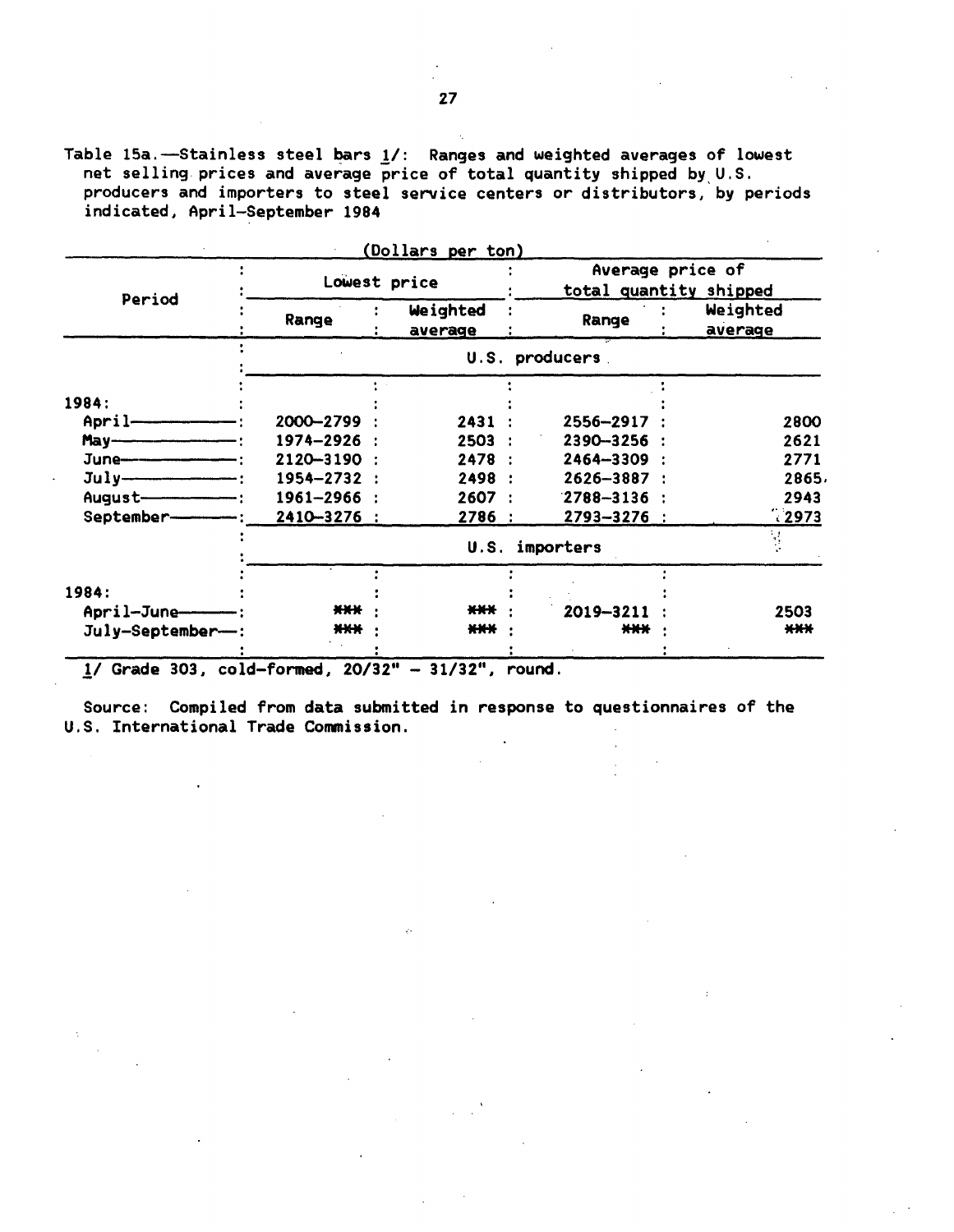Table 15b.-Stainless steel bars  $1/$ : Ranges and weighted averages of lowest net selling prices and average price of total quantity shipped by U.S. producers and importers to end-use customers, by periods indicated, April-September 1984

| Period                       | Lõwest price | (Dollars per ton)   | Average price of<br>total quantity shipped |                     |  |
|------------------------------|--------------|---------------------|--------------------------------------------|---------------------|--|
|                              | Range        | Weighted<br>average | Range                                      | Weighted<br>average |  |
|                              |              |                     | U.S. producers                             |                     |  |
|                              |              |                     |                                            |                     |  |
| 1984:                        |              |                     |                                            |                     |  |
| April-                       | 2787-4080    | 3215                | $***$                                      | $***$               |  |
|                              | ***          | ***                 | $***$                                      | $***$               |  |
|                              | $***$        | ***                 | ***                                        | $***$               |  |
| $July$ = $\qquad$ :          | $****$       | $***$               | $***$                                      | <b>***</b>          |  |
| August---------------------- | $***$        | <b>***</b>          | 3252-4578                                  | 3436                |  |
| September----------          | $***$        | ***                 | $***$                                      | $***$               |  |
|                              |              |                     |                                            |                     |  |
|                              |              |                     |                                            |                     |  |
| 1984:                        |              |                     |                                            |                     |  |
| Apr.-June-                   | $***$        | ***                 | $***$                                      | ***                 |  |
| July-September-:             | ***          | $***$               | $***$                                      | $***$               |  |

1/ Grade 303, cold-formed, 20/32" - 31/32", round.

÷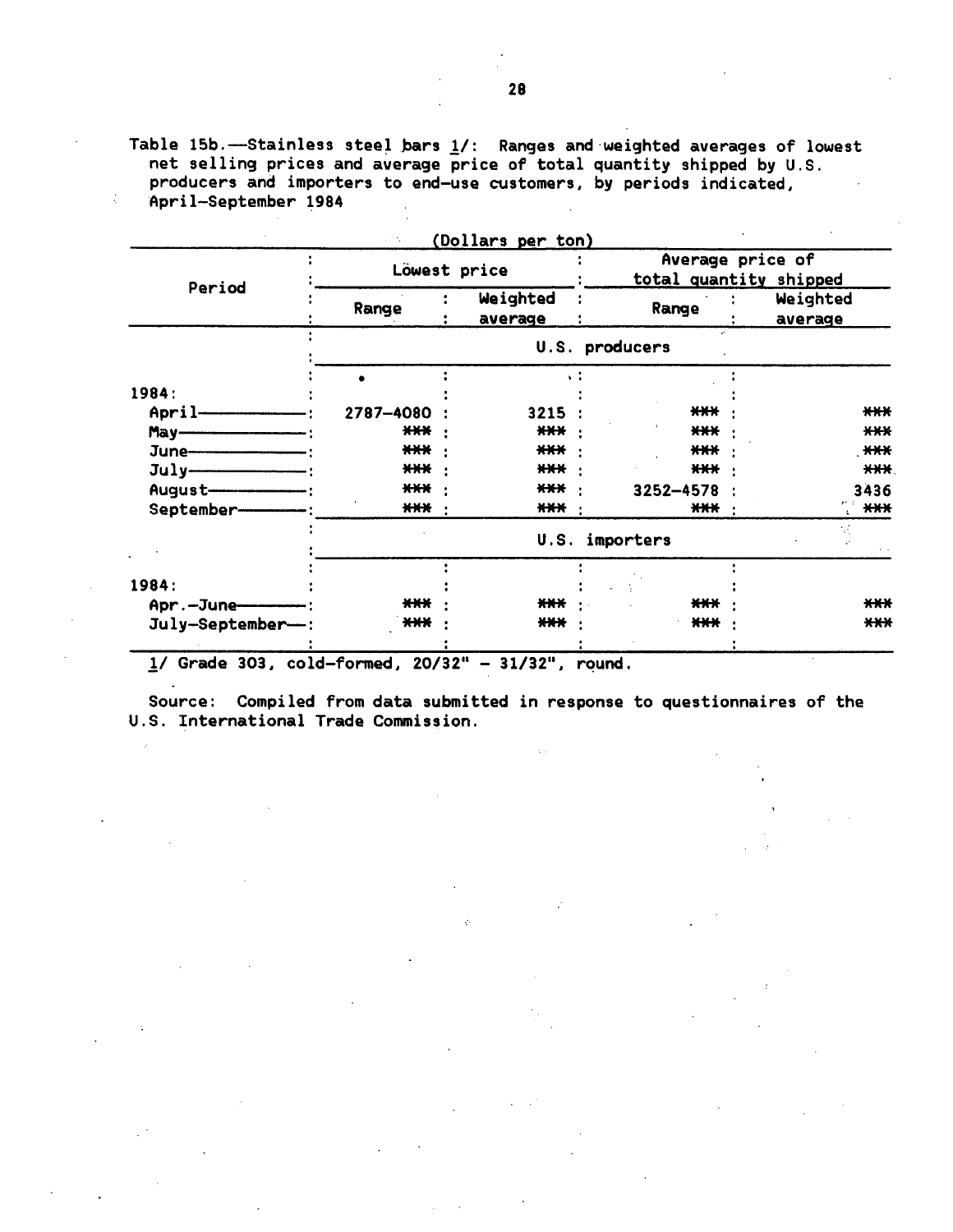Table 16a. --Stainless steel bars  $\underline{1}/$ : Ranges and weighted averages of lowest net selling prices and average price of total quantity shipped by U.S. producers and importers to steel service centers or distributors, by periods indicated, April-September 1984

| Period                     | Lowest price    | (Dollars per ton)   |                | Average price of<br>total quantity shipped |  |  |
|----------------------------|-----------------|---------------------|----------------|--------------------------------------------|--|--|
|                            | Range           | Weighted<br>average | Range          | Weighted<br>average                        |  |  |
|                            |                 |                     | U.S. producers |                                            |  |  |
|                            |                 |                     |                |                                            |  |  |
| 1984:                      | $***$           | $***$               | $***$          | ***                                        |  |  |
| $May-$                     | 2080-2160 :     | 2143:               | $***$          | $***$                                      |  |  |
|                            | 2080-2320       | 2214                | $***$          | <b>***</b>                                 |  |  |
| $July$ :                   | $***$           | $***$               | 2134-2807      | 2372.                                      |  |  |
| August-------------------- | *** :           | $***$               | ***            | ***                                        |  |  |
| September-------           | $2140 - 2332$ : | 2258 :              | <b>***</b>     | $***$<br>N.                                |  |  |
|                            |                 |                     |                |                                            |  |  |
|                            |                 |                     |                |                                            |  |  |
| 1984:                      |                 |                     |                |                                            |  |  |
| Apr.-June-                 | ***             | $***$               | $1614 - 2770$  | 1831                                       |  |  |
| July-September-:           | $***$           | ***                 | $***$          | $****$                                     |  |  |

 $1/$  Grade 304, hot-rolled,  $1 1/2" - 4 3/4"$ , round.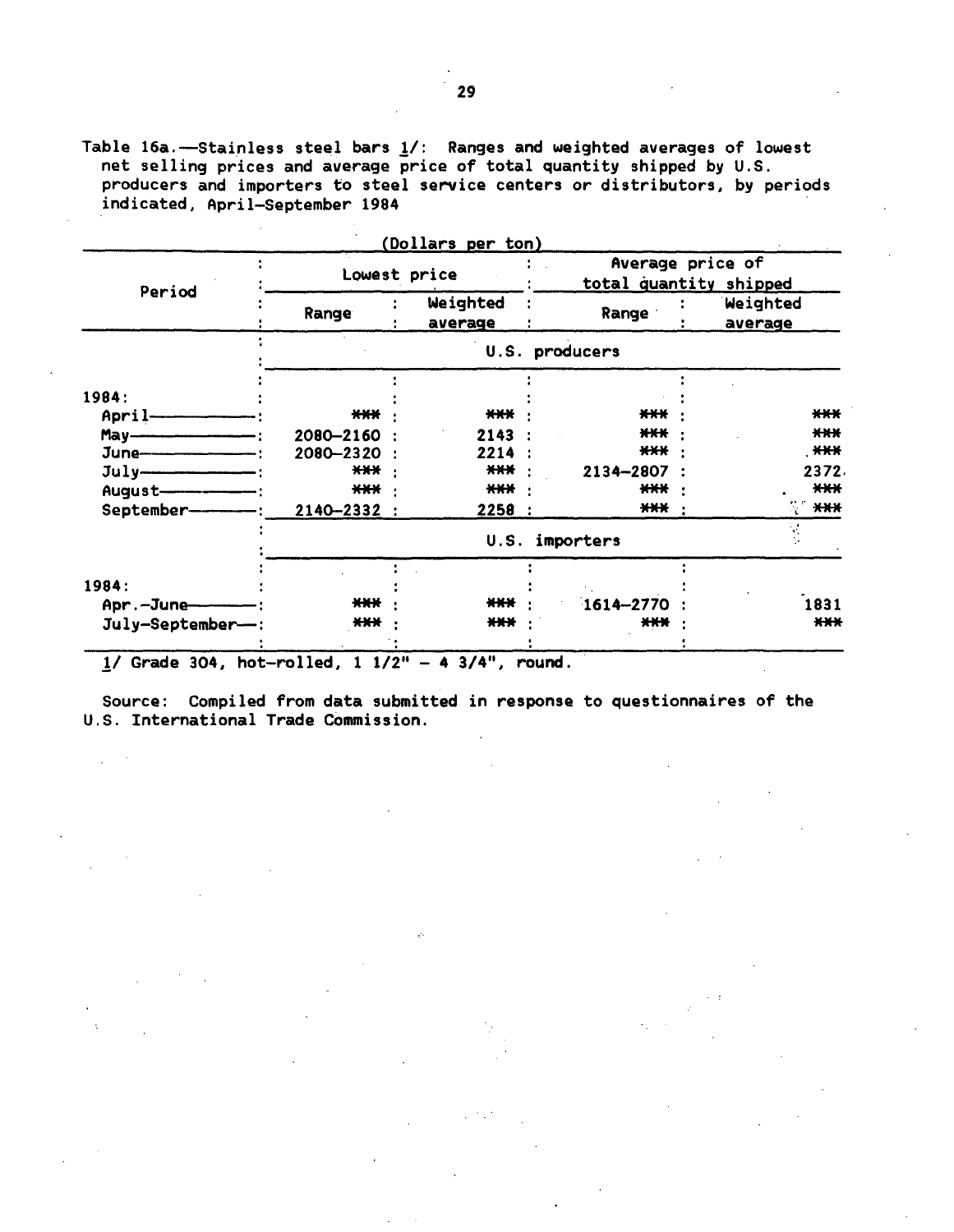Table  $16b.$  -Stainless steel bars  $1/$ : Ranges and weighted averages of lowest net selling prices and average price of total quantity shipped by U.S. producers and importers  $2/$  to end-use customers, by periods indicated, April-September 1984

|              |                           | (Dollars per ton)   |  |                                            |  |                     |  |
|--------------|---------------------------|---------------------|--|--------------------------------------------|--|---------------------|--|
| Period       | $\ddotsc$<br>Lowest price |                     |  | Average price of<br>total quantity shipped |  |                     |  |
|              | Range                     | Weighted<br>average |  | Range                                      |  | Weighted<br>average |  |
|              | U.S. producers            |                     |  |                                            |  |                     |  |
|              |                           |                     |  |                                            |  |                     |  |
| 1984:        |                           |                     |  |                                            |  |                     |  |
| April-       | $900 - 2778$ :            | 2007 :              |  | 2464-2839 :                                |  | 2621                |  |
| $May-$       | $1782 - 2682$ :           | 2196:               |  | $***$                                      |  | $***$               |  |
| June-        | 2579-2880 :               | 2675                |  | 2579-3245                                  |  | 2731                |  |
| $July-$      | <b>***</b> :              | *** :               |  | $***$                                      |  | $***$               |  |
| $Augus$ t——— | <b>***</b>                | $***$               |  | $***$                                      |  | $***$               |  |
| September-   | ***                       | $***$               |  | $***$                                      |  | $***$               |  |
|              |                           |                     |  |                                            |  |                     |  |

 $1/$  Grade 304, hot-rolled,  $1.1/2" - 4.3/4"$ , round.

2/ Importers did not report sales to end-use customers during this period.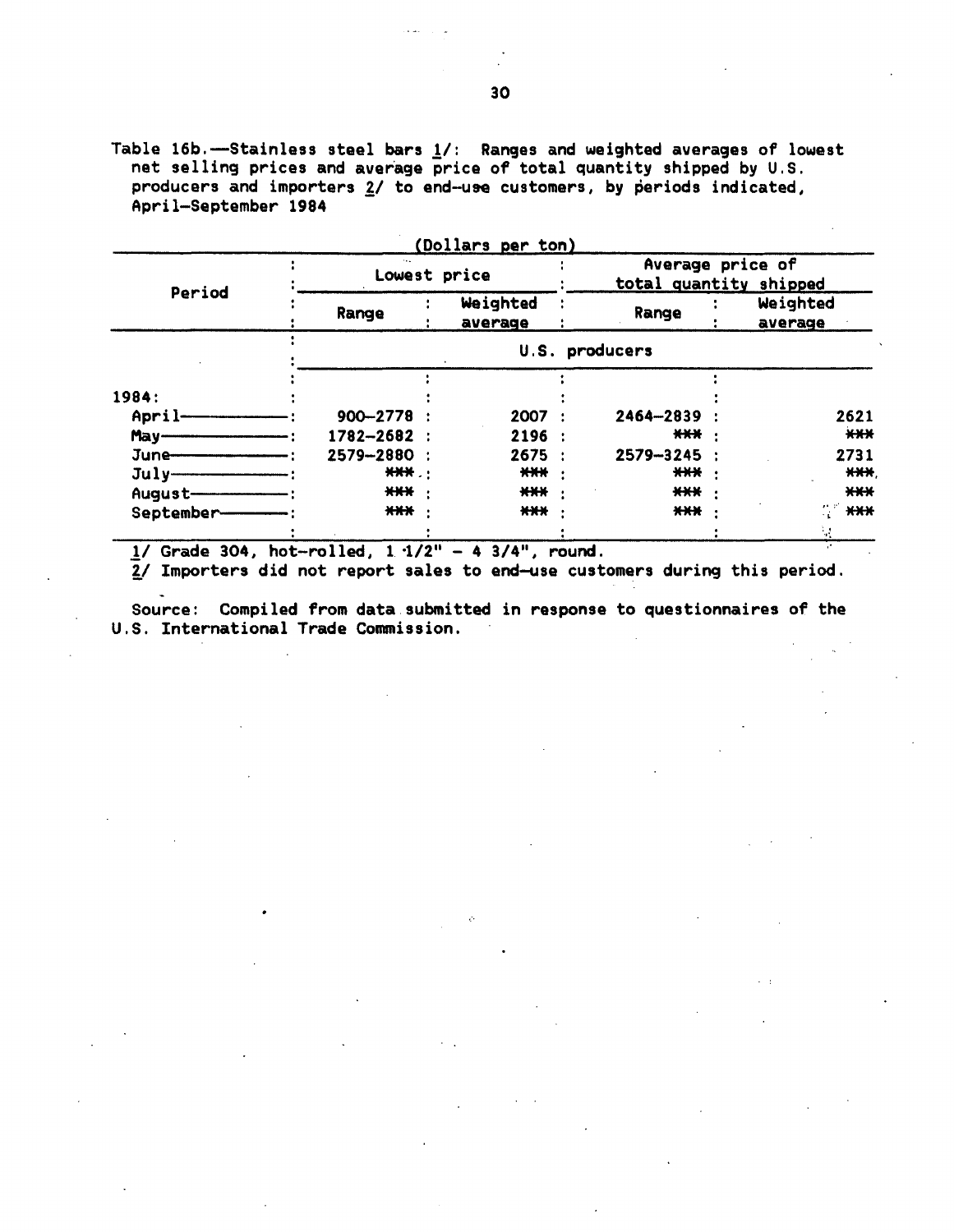Table 17a. --- Stainless steel bars  $\underline{1}/$ : Ranges and weighted averages of lowest net selling prices and average price of total quantity shipped by U.S. producers and importers to steel service centers or distributors, by periods indicated, April-September 1984

÷.

 $\overline{a}$   $\overline{a}$ 

|                                         | Lowest price                                                                  |                                 | Average price of<br>total quantity shipped                    |  |  |
|-----------------------------------------|-------------------------------------------------------------------------------|---------------------------------|---------------------------------------------------------------|--|--|
| Range                                   | Weighted<br>average                                                           | Range                           | Weighted<br>average                                           |  |  |
|                                         |                                                                               |                                 |                                                               |  |  |
|                                         |                                                                               |                                 |                                                               |  |  |
|                                         |                                                                               |                                 | 2031                                                          |  |  |
|                                         |                                                                               | ***                             | $***$                                                         |  |  |
| $***$                                   | $***$                                                                         | $***$                           | . ***                                                         |  |  |
| $***$                                   | $***$                                                                         | 2062-2420                       | 2222                                                          |  |  |
| $***$<br>August------------------------ | ***                                                                           | $***$                           | $****$                                                        |  |  |
| $***$<br>September------                | <b>***</b>                                                                    | $***$                           | S.<br>$***$                                                   |  |  |
|                                         |                                                                               |                                 |                                                               |  |  |
|                                         |                                                                               |                                 |                                                               |  |  |
|                                         |                                                                               |                                 |                                                               |  |  |
|                                         |                                                                               |                                 | <b>***</b>                                                    |  |  |
|                                         |                                                                               |                                 | $***$                                                         |  |  |
|                                         | 1840-2144<br>***<br>$***$<br>Apr.-June-------<br>$***$<br>$July-September-$ : | 1940<br>$***$<br>$***$<br>$***$ | U.S. producers<br>1942-2150<br>U.S. importers<br>$***$<br>*** |  |  |

Source: Compiled from data submitted in response to questionnaires of the U.S. International Trade Commission.

 $\mathbf{r}$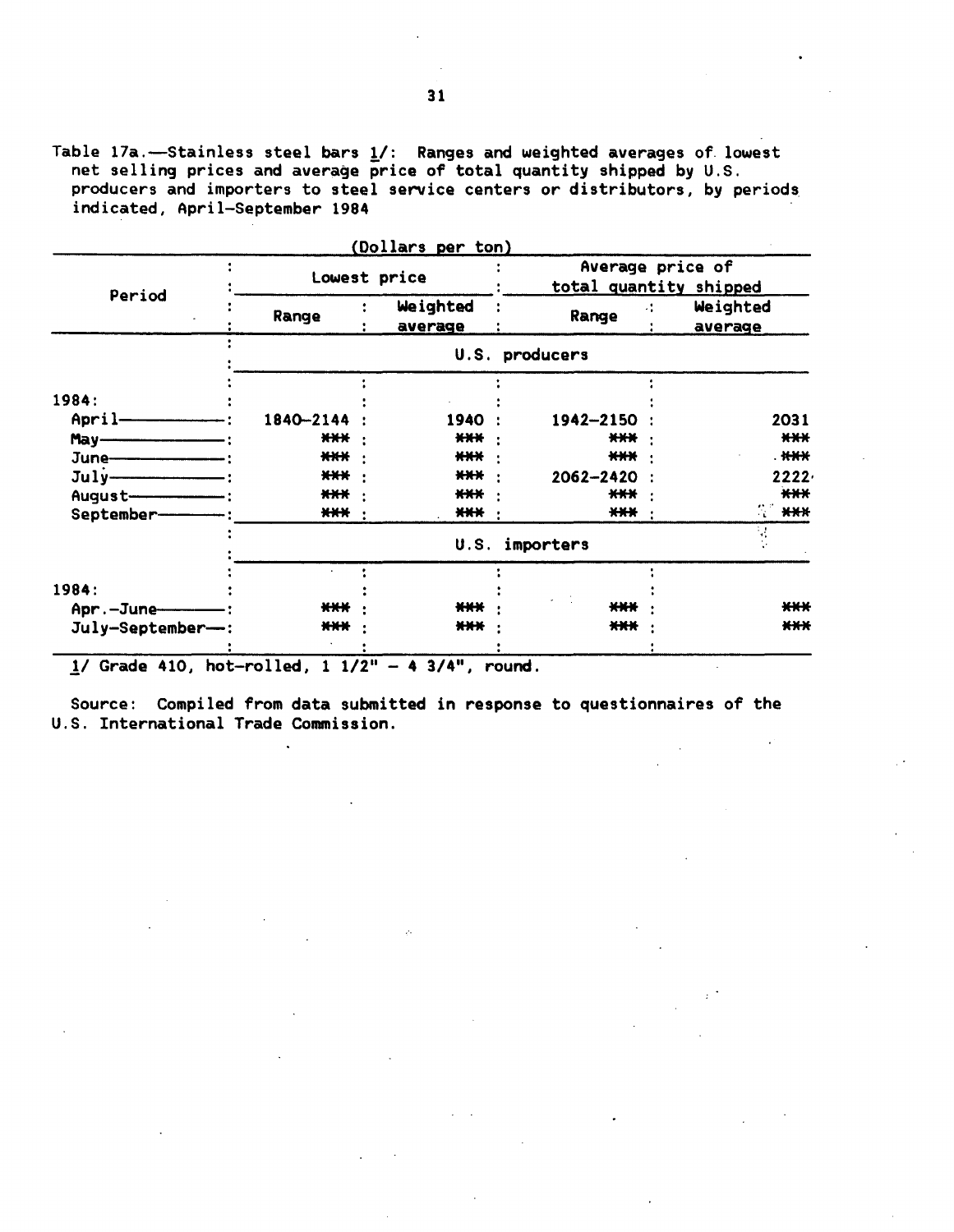Table  $17b.$  -Stainless steel bars  $1/$ : Ranges and weighted averages of lowest net selling prices and average price of total quantity shipped by U.S. producers and importers  $2/$  to end-use customers, by periods indicated, April-September 1984

....

| Period     |                | Lowest price        |  | Average price of<br>total quantity shipped |                                                    |  |  |
|------------|----------------|---------------------|--|--------------------------------------------|----------------------------------------------------|--|--|
|            | Range.         | Weighted<br>average |  | Range                                      | Weighted<br>average                                |  |  |
|            | U.S. producers |                     |  |                                            |                                                    |  |  |
|            |                |                     |  |                                            |                                                    |  |  |
| 1984:      |                |                     |  |                                            |                                                    |  |  |
| April      | 2420-2680      | 2609                |  | $***$                                      | ***                                                |  |  |
| May-       | $***$          | <b>***</b>          |  | $***$                                      | $***$                                              |  |  |
| June-      | $***$          | *** :               |  | *** :                                      | $***$                                              |  |  |
| $July-$    | $***$          | ***                 |  | $***$                                      | $***$                                              |  |  |
| August-    | $***$          | $***$               |  | ***                                        | $***$                                              |  |  |
| September- | $***$          | *** :               |  | $***$                                      | $\mathbf{r} \in \mathbb{R}^n$<br>$\star\star\star$ |  |  |

 $1/$  Grade 410, hot-rolled, 1  $1/2$ <sup>n</sup> - 4 3/4<sup>n</sup>, round.

2/ Importers did not report sales to end-use customers during this period.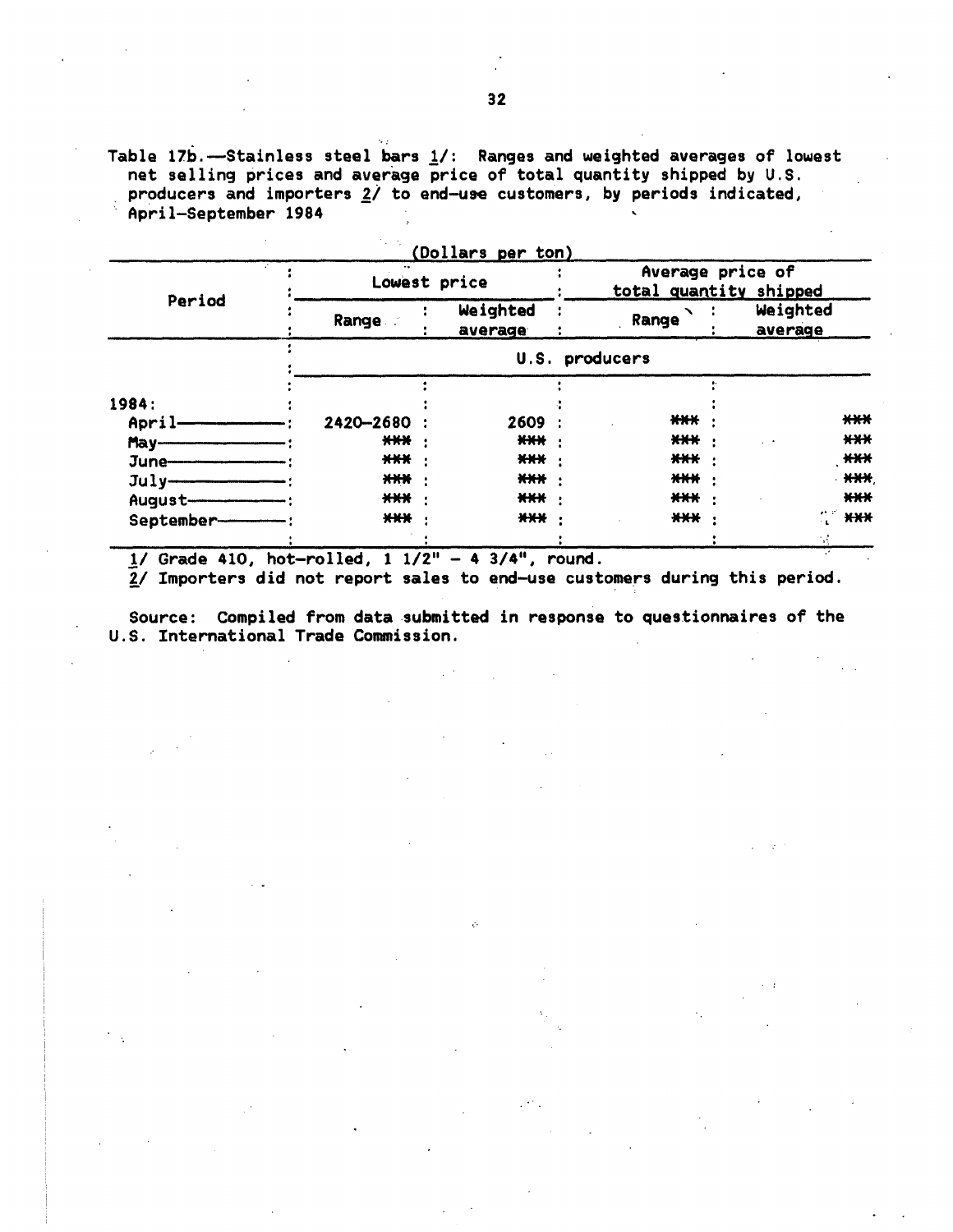Table 18.—Stainless steel wire rod  $\underline{1}/$ : Ranges and weighted averages of<br>lowest net selling prices and average price of total quantity shipped by<br>U.S. producers and importers to end-use customers, by periods indicated April-September 1984

| Period              | Lowest price |                     |                 | Average price of<br>total quantity shipped |  |  |
|---------------------|--------------|---------------------|-----------------|--------------------------------------------|--|--|
|                     | Range        | Weighted<br>average | Range           | Weighted<br>average                        |  |  |
|                     |              |                     | U.S. producers  |                                            |  |  |
| 1984:               |              |                     |                 |                                            |  |  |
| $April-$            | 1532-1615    | 1591                | 1759-1881 :     | 1810                                       |  |  |
|                     | ***          | $***$               | $1821 - 1947$ : | 1877                                       |  |  |
| June-               | ***          | $***$               | 1826-1893 :     | 1860                                       |  |  |
| $July$ :            | $***$        | $***$               | $***$           | $\mathbf{***}$                             |  |  |
| August-             | $***$        | $***$               | $***$           | $***$                                      |  |  |
| September-------    | <b>XXX :</b> | <b>***</b> :        | <b>***</b> :    | $***$                                      |  |  |
|                     |              | U.S. importers      |                 |                                            |  |  |
|                     |              |                     |                 |                                            |  |  |
| 1984:               |              |                     |                 |                                            |  |  |
| Apr.-June---------  | 1780-2100    | 1903                | ***             | $***$                                      |  |  |
| $July-September--:$ | ***          | ***                 | 1800-1850       | 1808                                       |  |  |

1/ Grades 302 or 304, .217" - .250", round.

Source: Compiled from data submitted in response to questionnaires of the U.S. International Trade Commission.

 $\mathcal{L}_{\mathcal{F}}$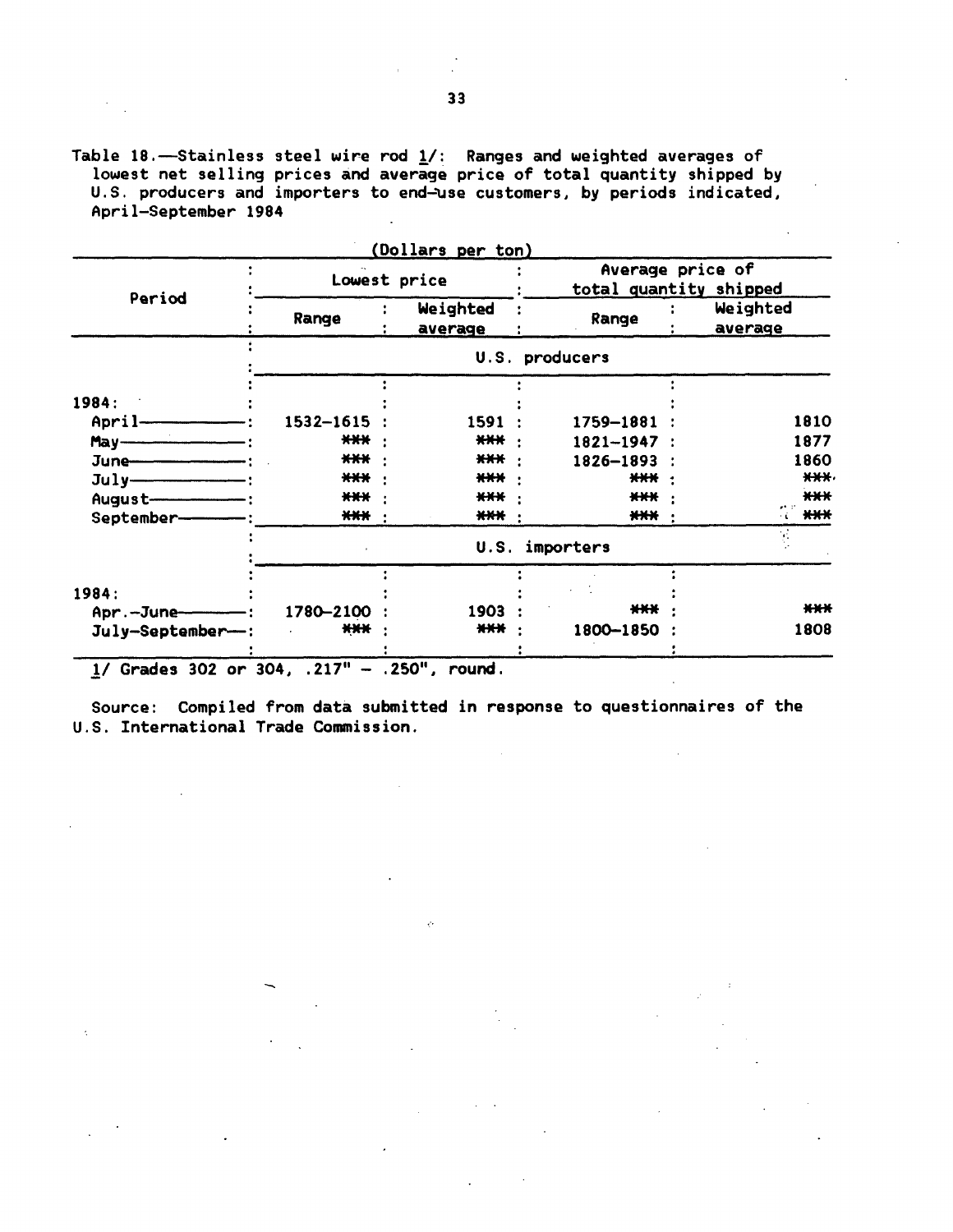Table 19. - Alloy tool steel bars 1/: Ranges and weighted averages of lowest net selling prices and average price of total quantity shipped by U.S. producers and importers to end-use customers, by periods indicated, April-September 1984

|                        | Lowest price |                     | (Dollars per ton)    | Average price of       |                     |  |
|------------------------|--------------|---------------------|----------------------|------------------------|---------------------|--|
| Period                 |              |                     |                      | total quantity shipped |                     |  |
|                        | Range        | Weighted<br>average | Range                |                        | Weighted<br>average |  |
|                        |              | U.S.                | producers            |                        |                     |  |
|                        |              |                     |                      |                        |                     |  |
| 1984:                  |              |                     |                      |                        |                     |  |
| April-                 | 2000-2704    | 2346                | 2020-3346            |                        | 3004                |  |
| May-                   | ***          | $***$               | ***                  |                        | $****$              |  |
| <b>June-----------</b> | 2298-4500    | 2647                | $***$                |                        | $***$               |  |
| July                   | ***          | $***$               | $***$                |                        | $***$               |  |
| August-                | 2992-7200    | 3523                | $***$                |                        | $***$               |  |
| September-             | ***          | <b>***</b>          | $***$                |                        | ***                 |  |
|                        |              |                     | U.S. importers       |                        |                     |  |
|                        |              |                     |                      |                        |                     |  |
| 1984:                  |              |                     |                      |                        |                     |  |
| Apr.-June-             | ***          | $***$               | 2798-4000            |                        | 3126                |  |
| July-September-:       | <b>***</b>   | $***$               | 2290-4250            |                        | 2984                |  |
|                        |              |                     | $\sim$ $\sim$ $\sim$ |                        |                     |  |

 $1/$  Grade H-13, annealed, rough-turned,  $3 \frac{1}{8} - \frac{5}{116}$ , round.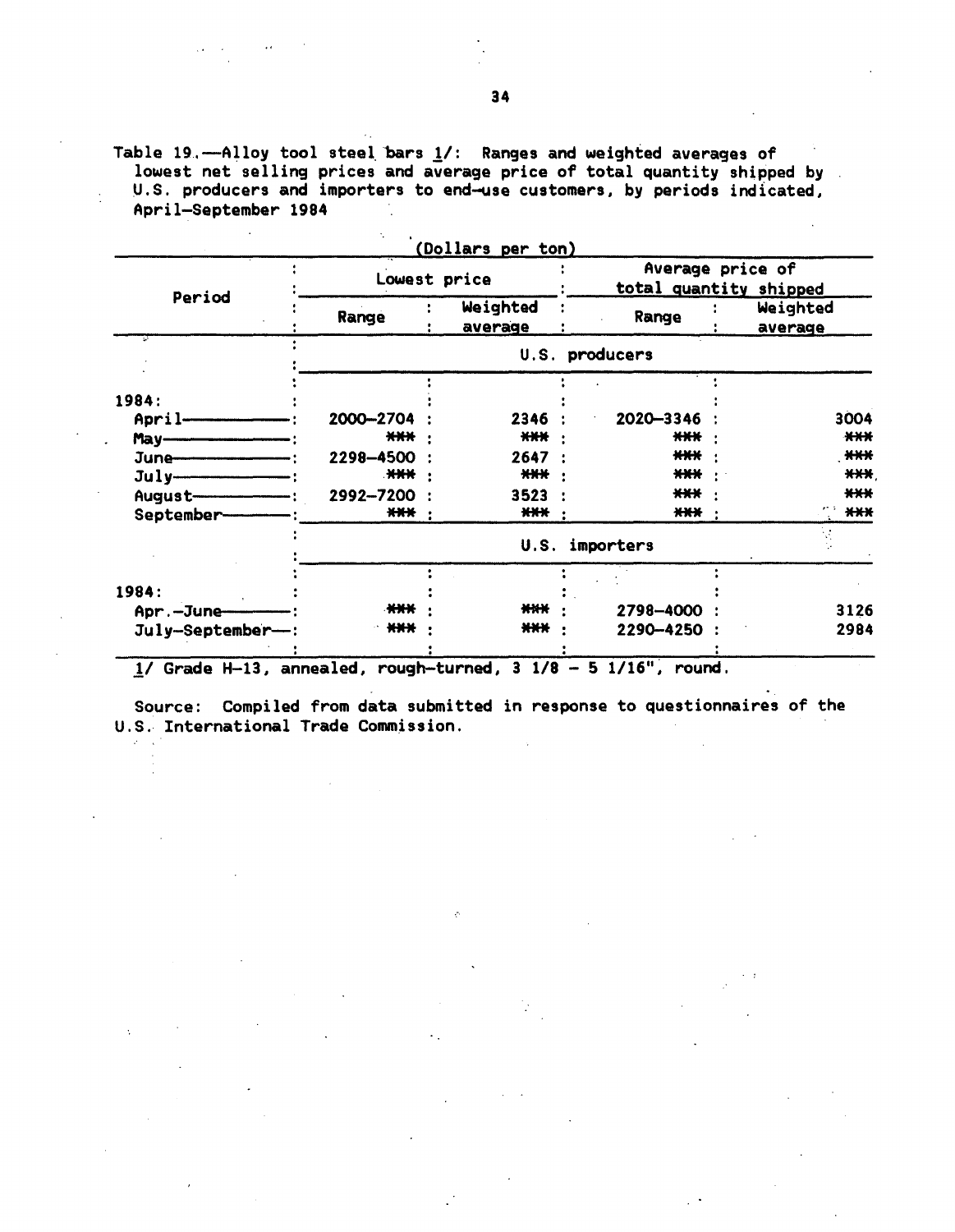Table 20.--Alloy tool steel bars  $1/$ : Ranges and weighted averages of lowest net selling prices and average price of total quantity shipped by U.S. producers and importers to end-use customers, by periods indicated, April-September 1984

|                          | Lowest price      |                      | Average price of<br>total quantity shipped |  |                     |  |  |
|--------------------------|-------------------|----------------------|--------------------------------------------|--|---------------------|--|--|
| Period                   | Range             | Weighted<br>average  | Range                                      |  | Weighted<br>average |  |  |
|                          | U.S. producers    |                      |                                            |  |                     |  |  |
|                          |                   |                      |                                            |  |                     |  |  |
| 1984:                    |                   |                      |                                            |  |                     |  |  |
| April <del>_______</del> | 7000-8585         | 7094<br>$\mathbf{r}$ | 7245-10,557                                |  | 7599                |  |  |
| $May-$                   | 7000-8436         | 7146 :               | 7164-10,301                                |  | 7483                |  |  |
| June—                    | 7000-7220         | 7145 :               | 7331-8265                                  |  | 7582                |  |  |
|                          | $***$<br>- 6      | $***$                | $***$                                      |  | ***.                |  |  |
| August-                  | ***               | ***                  | $***$                                      |  | ***                 |  |  |
| September---------       | <b>XXX :</b>      | $***$                | $***$                                      |  | $***$               |  |  |
|                          | U.S.<br>importers |                      |                                            |  |                     |  |  |
|                          |                   |                      |                                            |  |                     |  |  |
| 1984:                    |                   |                      |                                            |  |                     |  |  |
| Apr.-June-               | 5843-8000         | 6875                 | 5843-9000                                  |  | 7214                |  |  |
| July-September--:        | 5327-8000         | 6461                 | 5384-8750                                  |  | 6614                |  |  |

.!/ Grade M-2, annealed, centerless ground or rough turned, 1 13/16" - 3", round.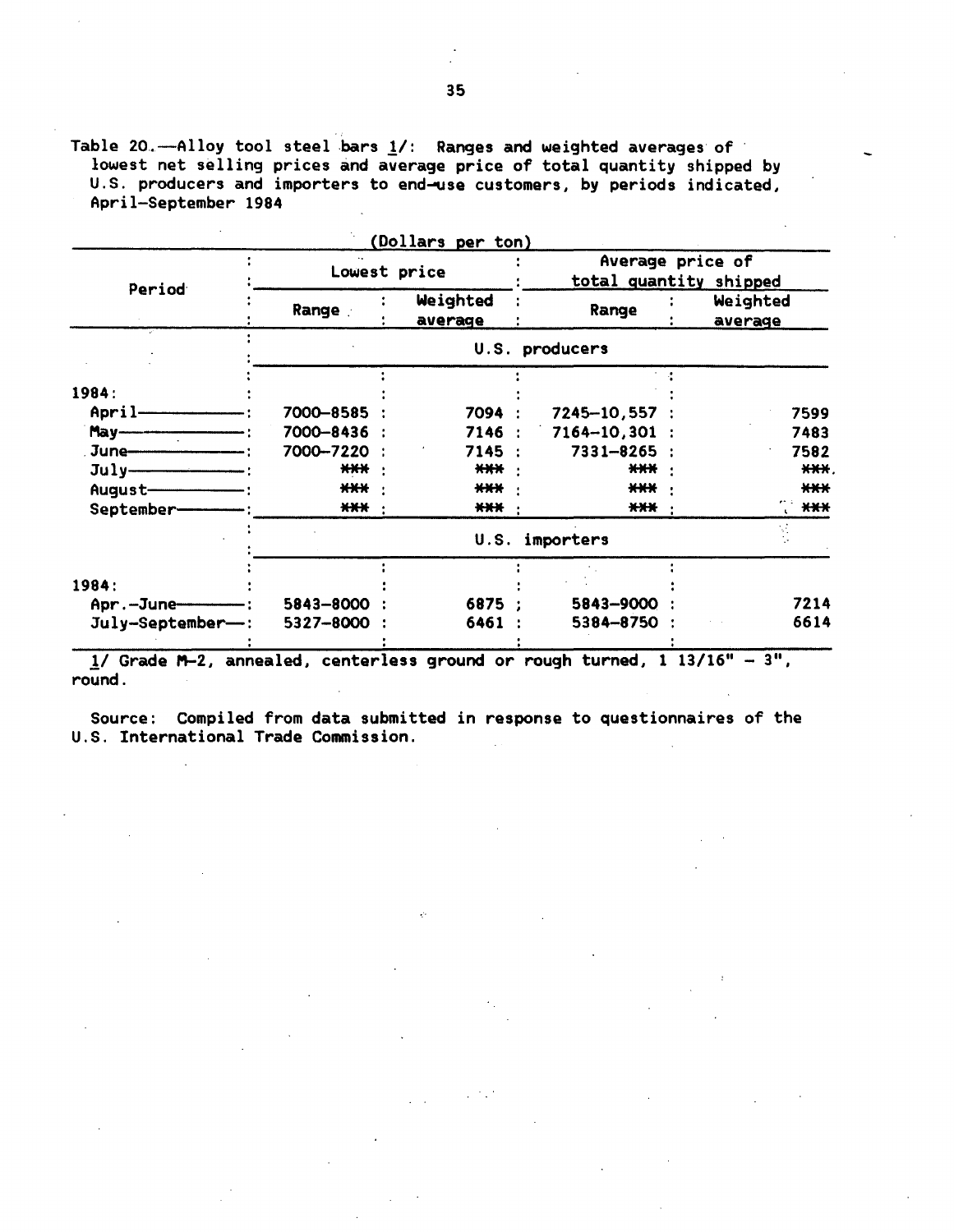Table 21.-Alloy tool steel bars 1/: Ranges and weighted averages of lowest net selling prices and average price of total quantity shipped by U.S. producers and importers to end-use customers, by periods indicated, April-September 1984

> $\sim 10$  $\sim$

|                  |              | <u>(Dollars per ton)</u> |                |                                            |  |  |
|------------------|--------------|--------------------------|----------------|--------------------------------------------|--|--|
| Period           | Lowest price |                          |                | Average price of<br>total quantity shipped |  |  |
|                  | Range        | Weighted<br>average      | Range          | Weighted<br>average                        |  |  |
|                  |              |                          | U.S. producers |                                            |  |  |
| 1984:            |              |                          |                |                                            |  |  |
| April-           | ***          | ***                      | $***$          | ***                                        |  |  |
| $May-$           | $***$        | $***$                    | ***            | $***$                                      |  |  |
| June-            | ***          | $***$                    | ***            | $,$ XXX                                    |  |  |
| $July-$          | $***$        | $***$                    | $***$          | $***$                                      |  |  |
|                  | $***$        | $***$                    | $***$          | ***                                        |  |  |
| September-       | $***$        | ***                      | $***$          | $***$                                      |  |  |
|                  |              |                          |                |                                            |  |  |
|                  |              |                          |                |                                            |  |  |
| 1984:            |              |                          |                |                                            |  |  |
| Apr.-June-       | 2500-4000    | 3287:                    | 2792-5539      | 3981                                       |  |  |
| July-September-: | 2129-4000    | 3166:                    | 2129-5539 :    | 4015                                       |  |  |

1/ Grade  $D-2$ , annealed, rough turned, 4  $1/16" - 6"$ , round.

Source: Compiled from data submitted in response to questionnaires of the U.S. International Trade Commission.

ý.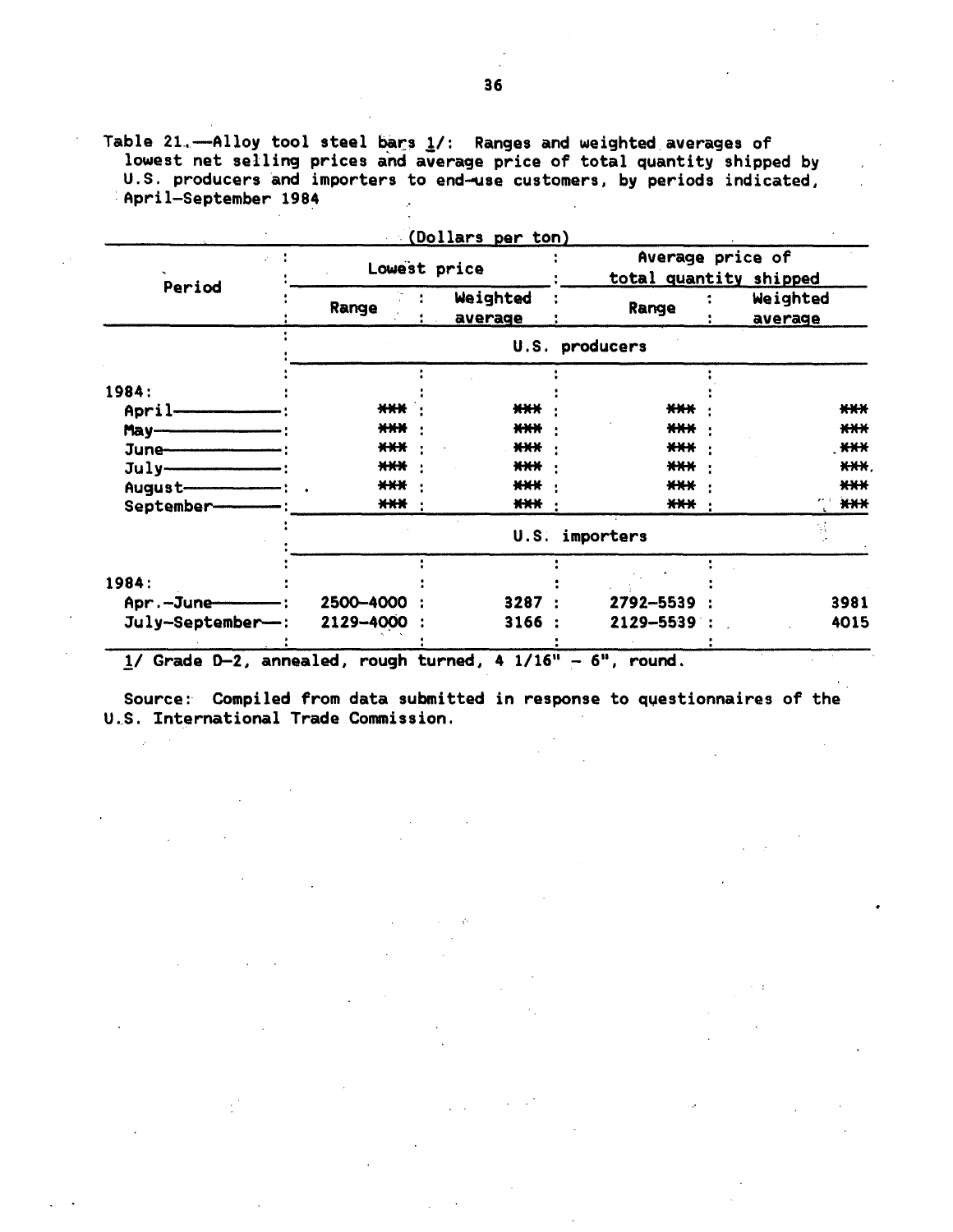Table 22.-Alloy tool steel bars  $1/$ : Ranges and weighted averages of lowest net selling prices and average price of total quantity shipped by U.S. producers and importers to end-use customers, by periods indicated, April-September 1984

| Period                             | Lowest price   |                     |              | (Dollars per ton)<br>Average price of<br>total quantity shipped |  |  |
|------------------------------------|----------------|---------------------|--------------|-----------------------------------------------------------------|--|--|
|                                    | Range          | Weighted<br>average | Range        | Weighted<br>average                                             |  |  |
|                                    |                |                     |              |                                                                 |  |  |
| 1984:                              |                |                     |              |                                                                 |  |  |
|                                    | 5300-7912 :    | 5463:               | 5682-8976    | 6291                                                            |  |  |
|                                    | 5504-8220 :    | 6153 :              | $***$        | ***                                                             |  |  |
|                                    | 5300-8500 :    | 5433:               | 5700-8855    | 6408                                                            |  |  |
| $J \mathbf{u}$ $1$ y — — — — — — : | *** :          | $***$               | 5430-6387 :  | 5959.                                                           |  |  |
| August-                            | $***$          | $***$               | $***$        | $***$                                                           |  |  |
| September------------              | <b>***</b>     | *** :               | $\mathbf{H}$ | ***                                                             |  |  |
|                                    | U.S. importers |                     |              |                                                                 |  |  |
|                                    |                |                     |              |                                                                 |  |  |
| 1984:                              |                |                     |              |                                                                 |  |  |
| Apr.-June-                         | ***            | $***$               | 6345-9000    | 7561                                                            |  |  |
| July-September--:                  | <b>HXX</b>     | ***                 | 6296-9000    | 7987                                                            |  |  |

wide, flat.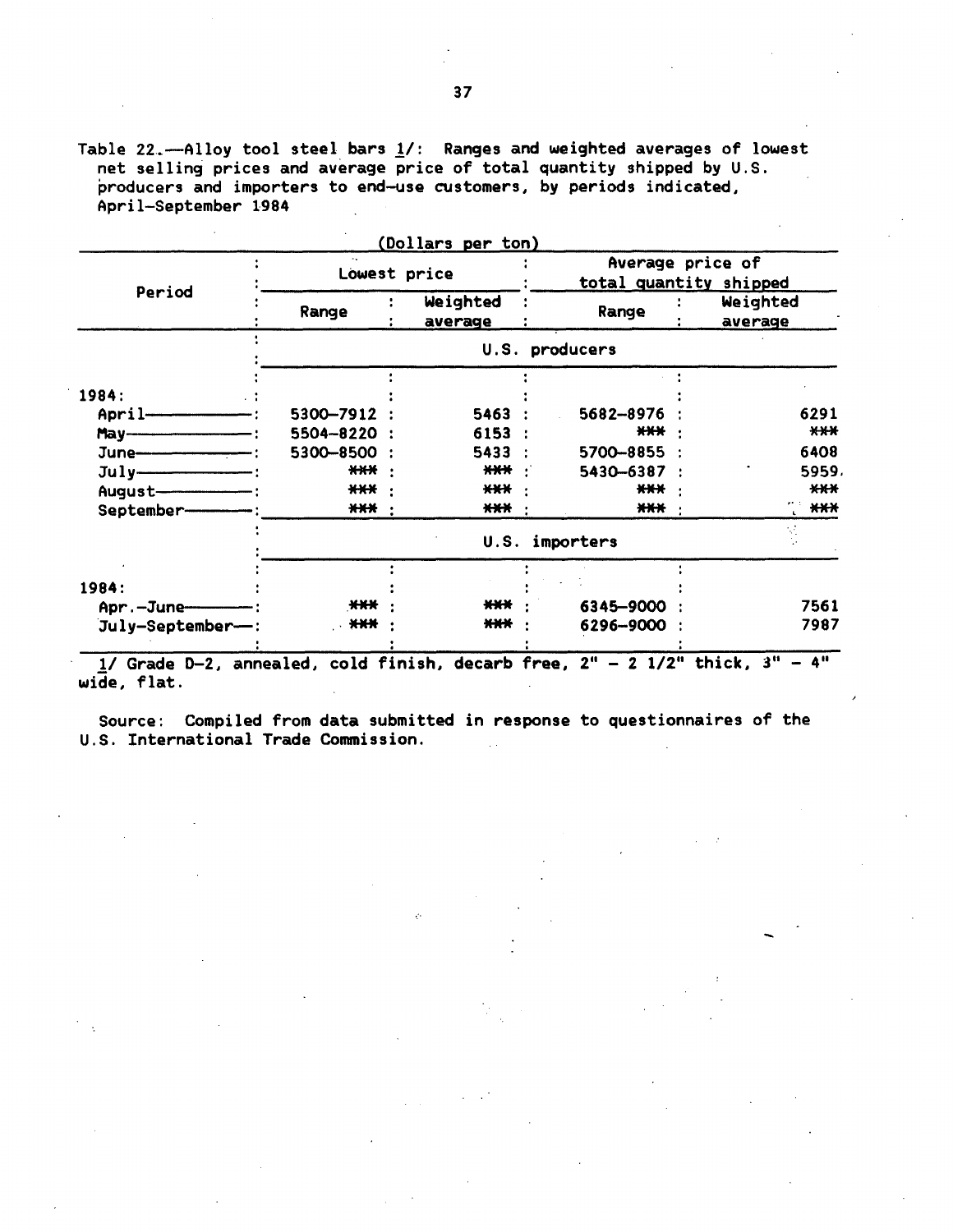Table 23. - Certain stainless steel and alloy tool steel: U.S. importers' unfilled orders from foreign sources, by types, as of June 30, 1984 and September 30, 1984

|                                |                    | (In tons)                     |                                        |                   |                     |
|--------------------------------|--------------------|-------------------------------|----------------------------------------|-------------------|---------------------|
|                                |                    | Alloy tool                    |                                        |                   |                     |
| Date                           | Sheet and<br>strip | Plate                         | <b>Bar</b>                             | Rod               | steel, all<br>forms |
| 1984:<br>June 30-<br>Sept. 30- | $***$<br>***       | $\bullet$ .<br>$***$<br>$***$ | $\ddot{\phantom{1}}$<br>$***$<br>$***$ | ***<br><b>***</b> | ***<br>$****$       |
|                                |                    |                               |                                        |                   |                     |

Source: Compiled from data submitted in response to questionnaires of the U.S. International Trade Commission.

Table 24.-Certain stainless steel and alloy tool steel: U.S. importers' inventories, by types, as of June 30, 1984 and September 30, 1984

| Date             | LII LUIIS J<br>Stainless steel |                   |       |              | Alloy tool          |
|------------------|--------------------------------|-------------------|-------|--------------|---------------------|
|                  | Sheet and<br>strip             | Plate             | Bar   | Rod          | steel, all<br>forms |
| 1984:            |                                |                   |       |              |                     |
| <b>June 30-</b>  | $***$                          | $\star\star\star$ | *** : | $\mathbf{H}$ | $***$               |
| $Sept. 30$ $  :$ | ***                            | <b>***</b>        | ***   | ***          | ***                 |

 $(In$  tone)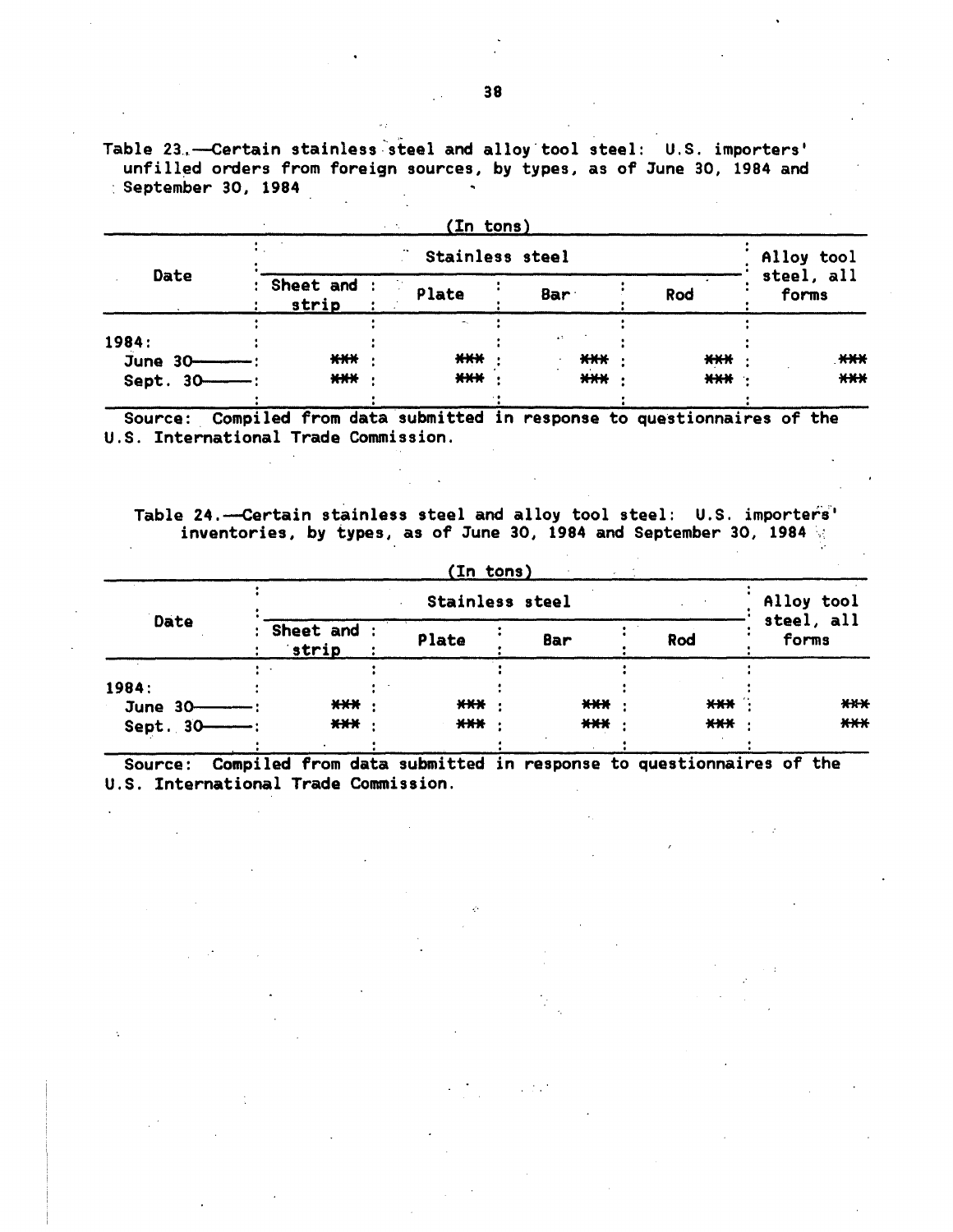$\label{eq:2.1} \frac{1}{\sqrt{2}}\int_{\mathbb{R}^3}\frac{1}{\sqrt{2}}\left(\frac{1}{\sqrt{2}}\right)^2\frac{1}{\sqrt{2}}\left(\frac{1}{\sqrt{2}}\right)^2\frac{1}{\sqrt{2}}\left(\frac{1}{\sqrt{2}}\right)^2\frac{1}{\sqrt{2}}\left(\frac{1}{\sqrt{2}}\right)^2.$ 

 $\mathcal{L}^{\text{max}}$ 

 $\label{eq:2.1} \frac{1}{\sqrt{2}}\int_{\mathbb{R}^3}\frac{1}{\sqrt{2}}\left(\frac{1}{\sqrt{2}}\right)^2\frac{1}{\sqrt{2}}\left(\frac{1}{\sqrt{2}}\right)^2\frac{1}{\sqrt{2}}\left(\frac{1}{\sqrt{2}}\right)^2\frac{1}{\sqrt{2}}\left(\frac{1}{\sqrt{2}}\right)^2.$ 

 $\sim 400$